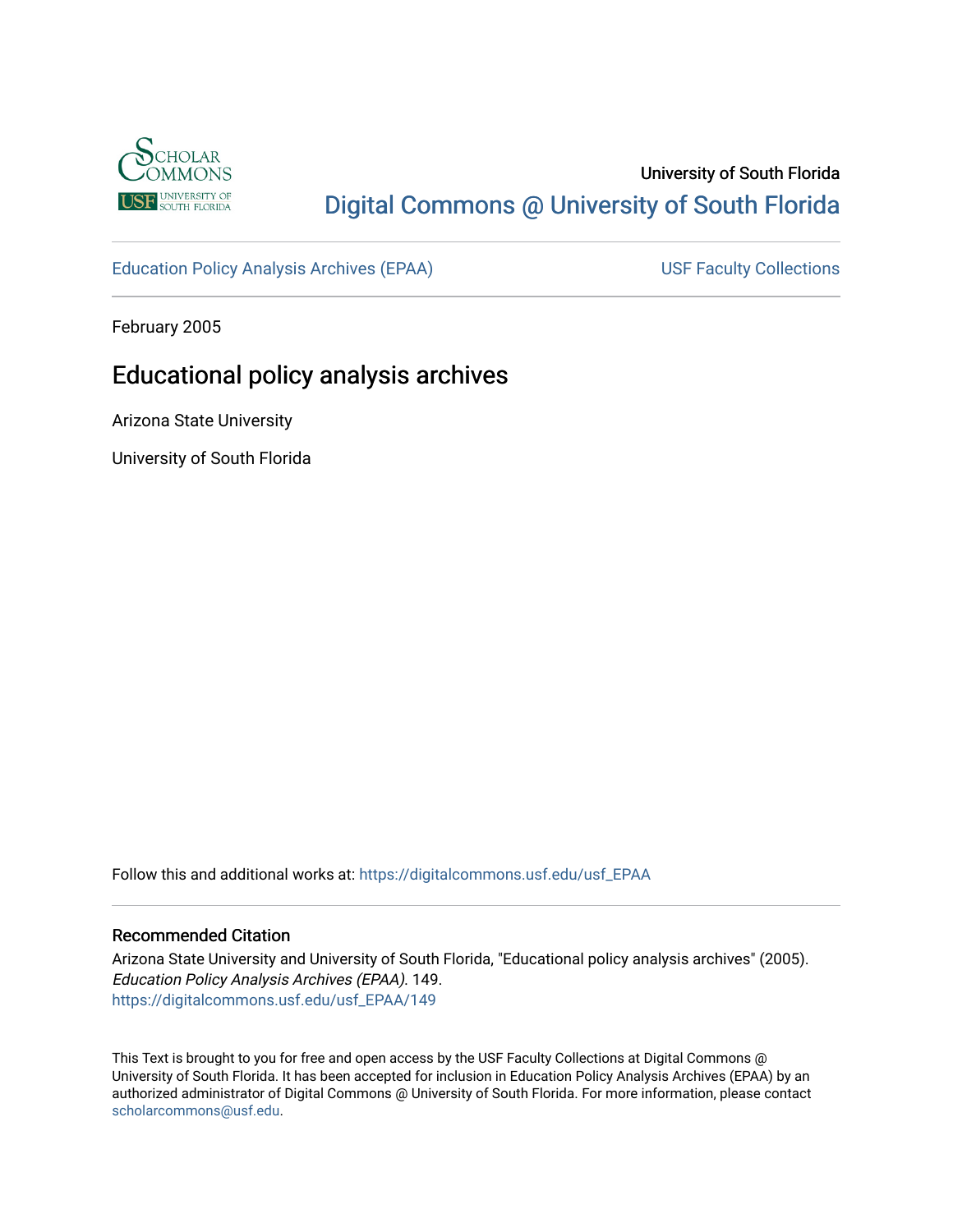# **EDUCATION POLICY ANALYSIS ARCHIVES**

#### **A peer-reviewed scholarly journal Editor: Sherman Dorn College of Education University of South Florida**

Copyright is retained by the first or sole author, who grants right of first publication to the **Education Policy Analysis Archives**. **EPAA** is published jointly by the Colleges of Education at Arizona State University and the University of South Florida. Articles are indexed in the Directory of Open Access Journals (www.doaj.org).

| Volume 13 Number 12<br><b>ISSN 1068-2341</b><br><b>February 7, 2005</b> |
|-------------------------------------------------------------------------|
|-------------------------------------------------------------------------|

### **Globalization, Statist Political Economy, and Unsuccessful Education Reform in South Korea, 1993-2003**

#### **Ki Su Kim Memorial University Canada**

Citation: Kim, K. S. (2005, February 7). Globalization, statist political economy, and unsuccessful education reform in South Korea, 1993-2003. *Education Policy Analysis Archives, 13*(12). http://epaa.asu.edu/epaa/v13n12/.

#### **Abstract**

This article examines the relationship between globalization and national education reforms, especially those of educational systems. Instead of exploring the much debated issues of how globalization affects national educational systems and how the nations react by what kinds of systemic education reform, however, it focuses on what such a method often leaves out – the internal conditions of a nation that facilitates or hampers reform efforts. Taking South Korea as an example, it explores that country's unique national context which restricts and even inhibits education reforms. Especially noted here is the established "statist" political economy in education. In the paper's analysis, although South Korea's statist political economy has made a substantial contribution to economic and educational development, it is now considered increasingly unviable as globalization progresses. Nevertheless, the internal conditions, resultant from the previous statist policies, set limits on policy makers' efforts to alter the existing educational system. The analysis suggests that a fuller assessment of globalization's impact upon national educational systems or their reforms requires a perspective which is broad enough to encompass not only the concepts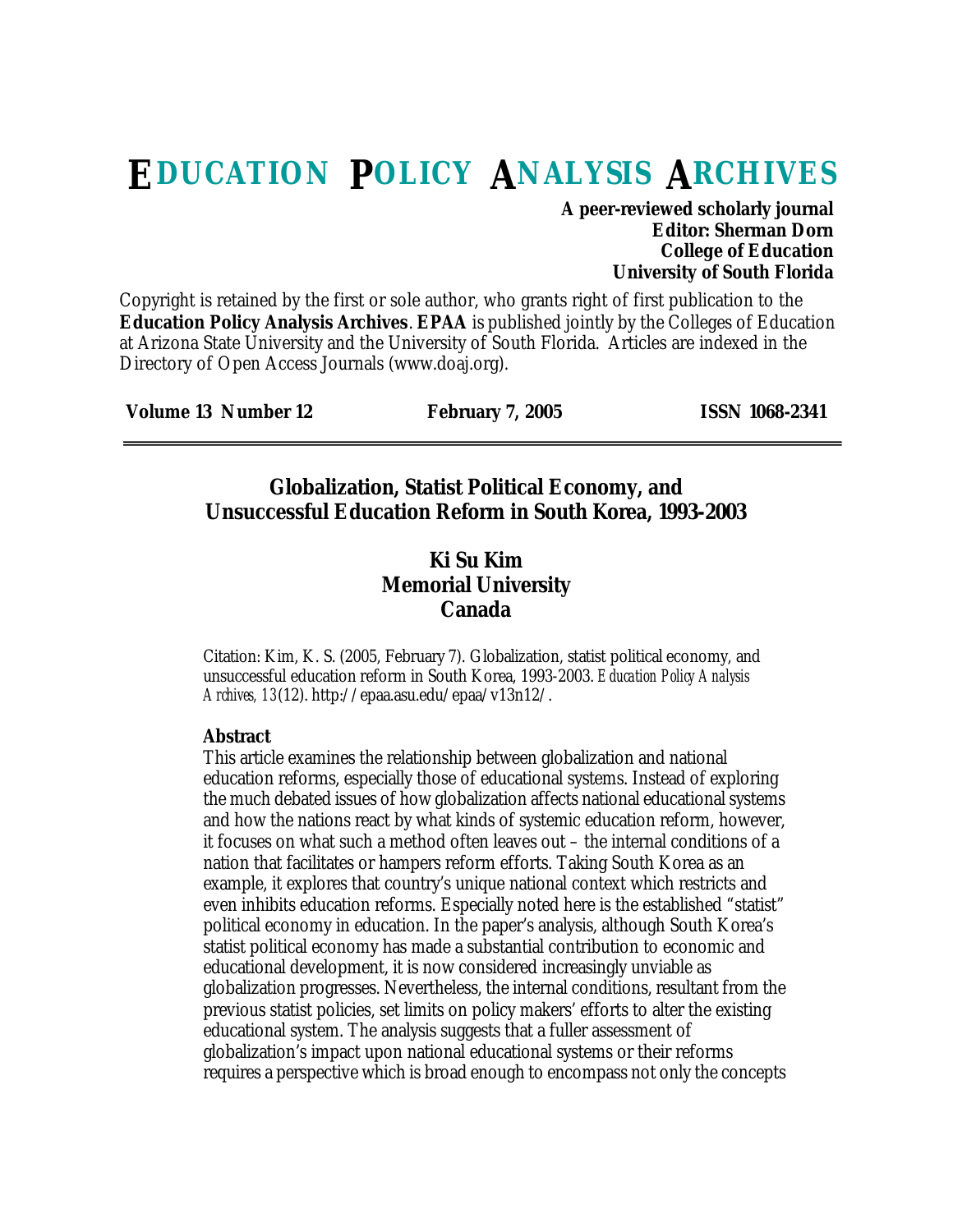and/or theories of globalization and nation states but also the power relations and ideological setup of individual nations.

I begin by exploring the meaning of globalization and pointing out the need to consider individual nations' internal conditions. Focusing on South Korea, then, I identify a statist political economy that is in place and the policy making venues it implicates. Then, the analysis moves on to identify the statist educational policies employed during the developmental years of military dictatorship and the structural educational problems resulted from such policies. This is followed by an examination of the educational reform agendas of liberalization and diversification that emerged at a time of globalization and civilian democracy, and of the way in which the country's internal conditions obstructed reform efforts. I conclude by suggesting that, in spite of such negative functions, the internal conditions will eventually be altered as statism becomes increasingly unviable under the forces of globalization.

#### **Globalization and the Internal Conditions of Nations**

A salient theme of the globalization discourse concerns the emergence of transnational capital—financial and industrial capital which freely "roams around the world in search of profits and efficient production sites" (Fudge and Glasbeek 1997, 219). According to Cox (1993, 259-60), globalization exhibits "two principal aspects." One is the global organizations of production involving complex transnational networks of production, which take advantage of costs, markets, taxes, and access to suitable labor as well as political security and predictability. The other principal aspect is global finance, which involves a very large unregulated system of transactions in money, credit, and equities. These aspects of globalization are also, in his view, the principal aspects of the global economy which follows globalization and, in operation, transcends national boundaries, thus reducing the nation state's autonomy and demanding that national economies be adjusted to its own exigencies (Ibid.; Ohmae 1993; Gummet 1996). Further, the integration of domestic economies into the global economy places the nation states under "insecurity" (Ratinoff 1995, 147) notably of revenues which generate financial resources for governing and protecting domestic activity. While state revenues depend on the nation's economic performances, the latter now rely on the transnational behavior of the global economy. The nation state, it follows, has not only to conform to the global economy but also to reduce its domestic role to an affordable level. If so, then, public education, which has been expanding at the time of the state's ever-increasing commitment, may no longer do so. Rather, it may have to go through a restructuring process involving such policies as liberalization, decentralization and privatization.

The globalization discourse also involves another theme, that globalization is related not only to transnational capital and the global economy but also to other factors, notably global "cultural forces" that affect national educational systems (Mazrui 1990; UNESCO 1998) and prompt transformations and transitions (Mebrahtu et al. 2000). Included in such forces, and noted among them, are information and communication technology (ICT) and the innovative processes it foments (Carnoy 1999; Nelson-Richards 2003). In this theme, a nation's economic prosperity depends on its performance in the global economy, which, in turn, relies on the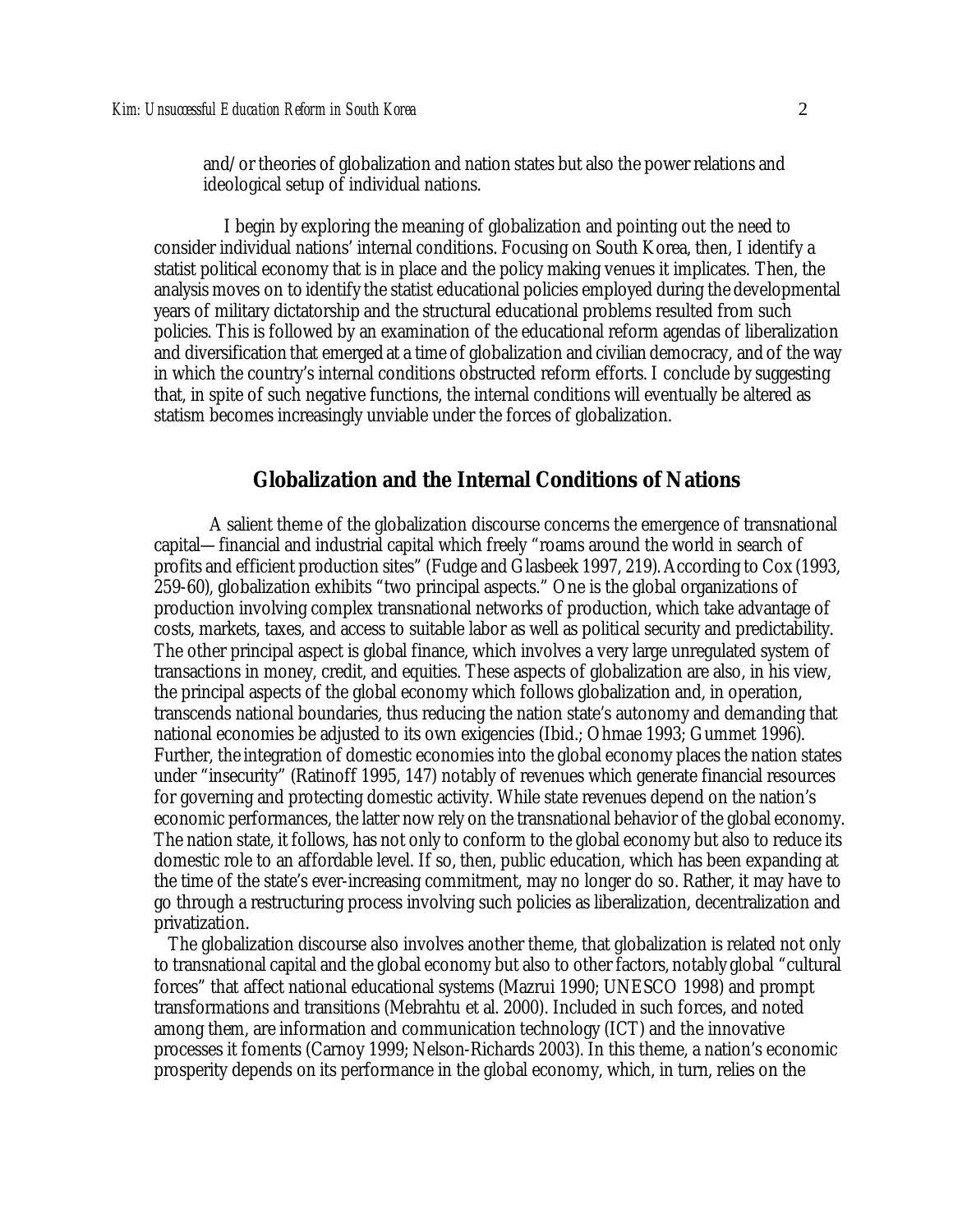workforce's adjustment to, and leadership in, the knowledge-intensive mode of production buttressed by ICT. Of importance for this is to have "a workforce that has the foundation to enhance the quality and efficiency of product development, production and maintenance, and the flexibility to acquire the new skills required for new jobs" and "a cadre of highly-trained scientific, technical and processing personnel" (Haddad 1997, 37). The former requires solid primary and secondary education while the latter calls for quality higher education. These requirements can be met by increased state investment in education and a reinforced national educational system. In this theme, thus, the state has to enhance its role in education.

The two conflicting themes have generated different responses regarding the impact of globalization on national educational systems. One such response is found often in the works by those who are outside the field of education. It speaks of public education's continuity at a time of crisis and points to the necessity of restructuring national educational systems in order to make them cost-effective, decentralized, market-friendly, and viable in the new environment (World Bank 1995; Burnett and Patrionos 1997; Popkewitz 2000; Daun 2002; Mok and Chan 2002). The second response, which is prominent in the works of those within the education field, runs in the opposite direction. It defends state commitment to education for equity and justice and denounces the more or less harmful effects of globalization, for instance, on the educational systems of Third World countries (Pannu 1996) or in advanced industrial nations such as Canada (O'Sullivan 1999), on the worse-offs in public schools in comparison with the better-offs in private schools (Espinola 1992; Reynolds and Griffiths 2002), on neglected primary and secondary education in comparison with favored higher education (e.g., Samoff 1994), on tensions between global and local dynamics in culture and education (Burbules and Torres 2000; Stromquist and Monkman 2000; Torres 2002), on the need of resistance to globalization (McLaren and Farahmandpur 2001), and so on. To be fair, these responses are both empirical and moralistic, empirical because they draw upon facts collected from individual nations and moralistic because they are disposed to condone or condemn globalization. A third response is more moralistic than empirical. It denies both of the above-mentioned themes and demands that nation states increase their commitment to education because globalization elevates, and does not lower, their status, allegedly, as is evident in East Asian countries (Green 1997; Green 1999). Meanwhile, a fourth response, which is more empirical than moralistic, states that globalization has rendered "little effects" to national educational systems (McGinn 1997).

Such diverse responses, however, commonly leave out one area which is important for a fuller account of the relationship between globalization and national educational systems. This area is actually hinted at in the fourth cited response, in which decentralization confronts resistance from "conservative" teachers, parents and local actors who do not want changes to the status quo (Ibid.). Education reforms are initiated and pursued by those who recognize the necessity of change. More often than not, however, their policy agendas and ideas are not finalized as policies straightforwardly. In the policy making processes, such agendas and ideas confront opposing agendas and views, and are compromised, revised and even discarded to the good or bad. For this reason, what is observed in state education policies, school statistics, changes or no changes to national educational systems, shows the outcome of the negotiations and compromises which have taken place in a relatively short time span. It does not readily reveal the kind of impact of globalization that is now canceled out by opposing forces but will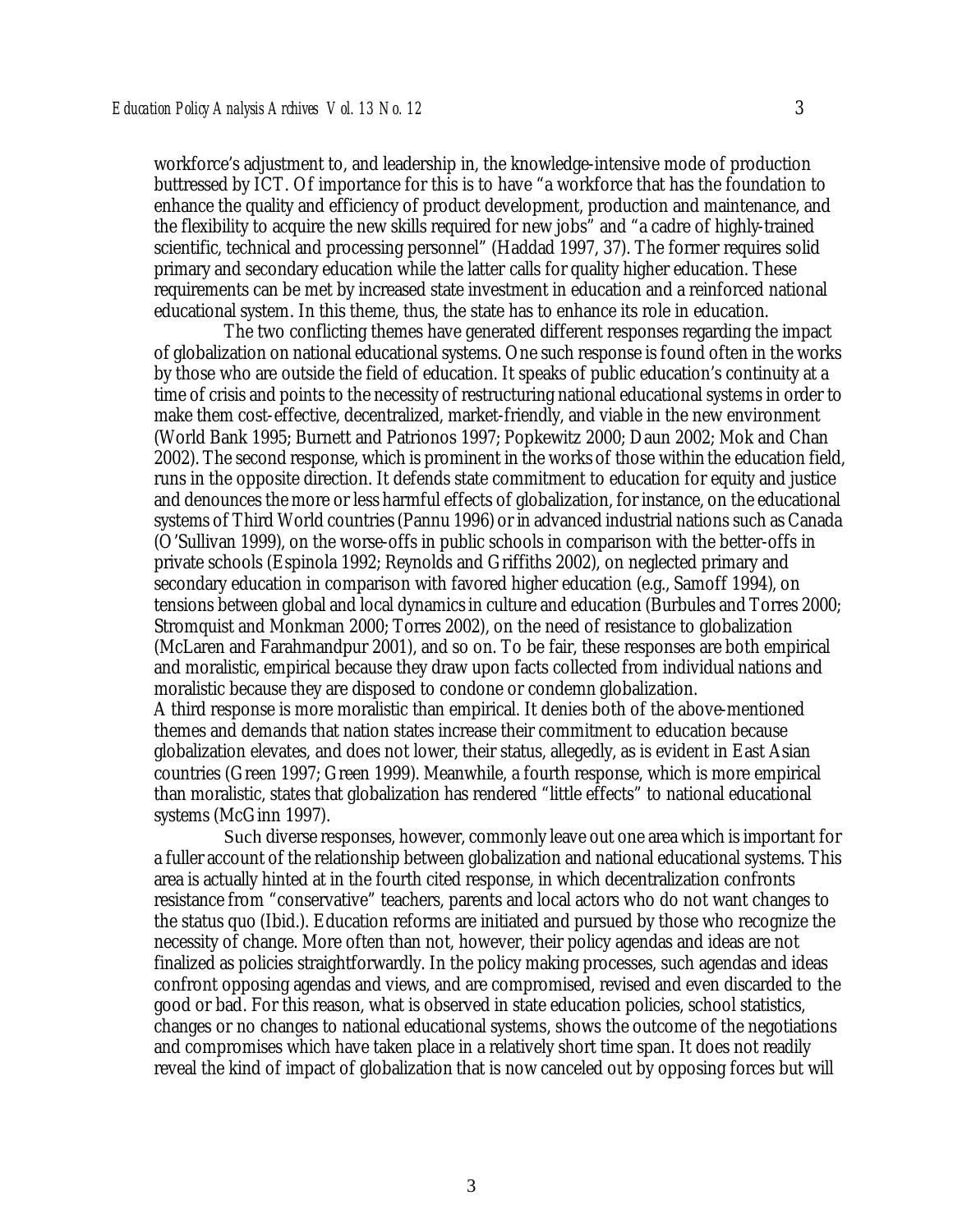resurrect later on when the opposing forces recede.

Important to consider in this light is the internal conditions which play a crucial role in the policy making and implementation processes, especially the state's established political economy which is institutionalized in state-society, state-education relationships. In their application to individual nations, globalization-triggered reform measures—such as liberalization, decentralization and privatization—confront the state's established way of dealing with societal and educational matters. If the established way is one of relatively open and permissive of freedom of activity in society and education, such measures may be applied with relative ease. If not, however, it may not. The reason is that the reform measures are, in this case, more than mere *reform* measures: they aim to alter the established political economy itself. If a state's established political economy is closed and not permissive of freedom in society and education, therefore, such measures are either unlikely to be employed or to be employed superficially as if nothing has happened in spite of globalization, or even as if the nation state has enhanced its status due to globalization as Green (1997; 1999) mistakes.

Here, it is interesting to examine how South Korea's established political economy influences policy making and implementation in education. It is so because the country's "statist" political economy has created internal conditions that are not susceptible to globalization but, rather, inhibits changes to existing state-society, state-education relationships.

#### **Statist Political Economy and Its Policy Making Process**

#### **Statism as a Political Economy Concept**

Statism is a concept of political economy which denotes a peculiar way in which the political state deals with the economic activity of individuals and groups in the civil sphere (or "civil society" or "society").<sup>1</sup> In the statist political economy, roughly, the state subjugates the interest of individuals or groups to its own interest or the interest of the nation (or society at large). However, statism in this rough sense is too broad to be useful as an analytic tool, for any intervention by the state in civil matters can be seen as the subjugation of individual or group interest to the state's own interest. In fact, all modern states intervene in civil matters in one way or another, so all of them can be "statist" as the libertarians would claim. Statism in such a broad sense proffers no help to distinguishing a state's way of dealing with civil matters from another state's. To be a useful analytic tool, it needs circumscription against the concrete context of specific countries.

Statism, as it is found in South Korea is, generally, a legacy of Japan's colonial rule, 1910-1945, and Japan, in turn, imported it from Prussia. Therefore, statism in South Korea shares certain general features with those in Japan and, indirectly, in Prussia (and also with other East Asian countries which employ the "Japanese model of market economics" [Sakakibara 1993], such as Taiwan and, arguably, China). An important common feature of this type of statism is that the state maintains big power, bureaucracy and institutional networks by which to control and manage the activity of civil society in order to make "the nation wealthy and its military strong" (*fukoku kyohei*; *pugug kangbyong*) as proclaimed in the past, or to promote "economic development" and "social well-being" as emphasized more recently. State intervention in society in South Korea and Japan is so extensive and intensive that its influence is felt at all tissues of social fabric, so much so that it is often questioned whether these countries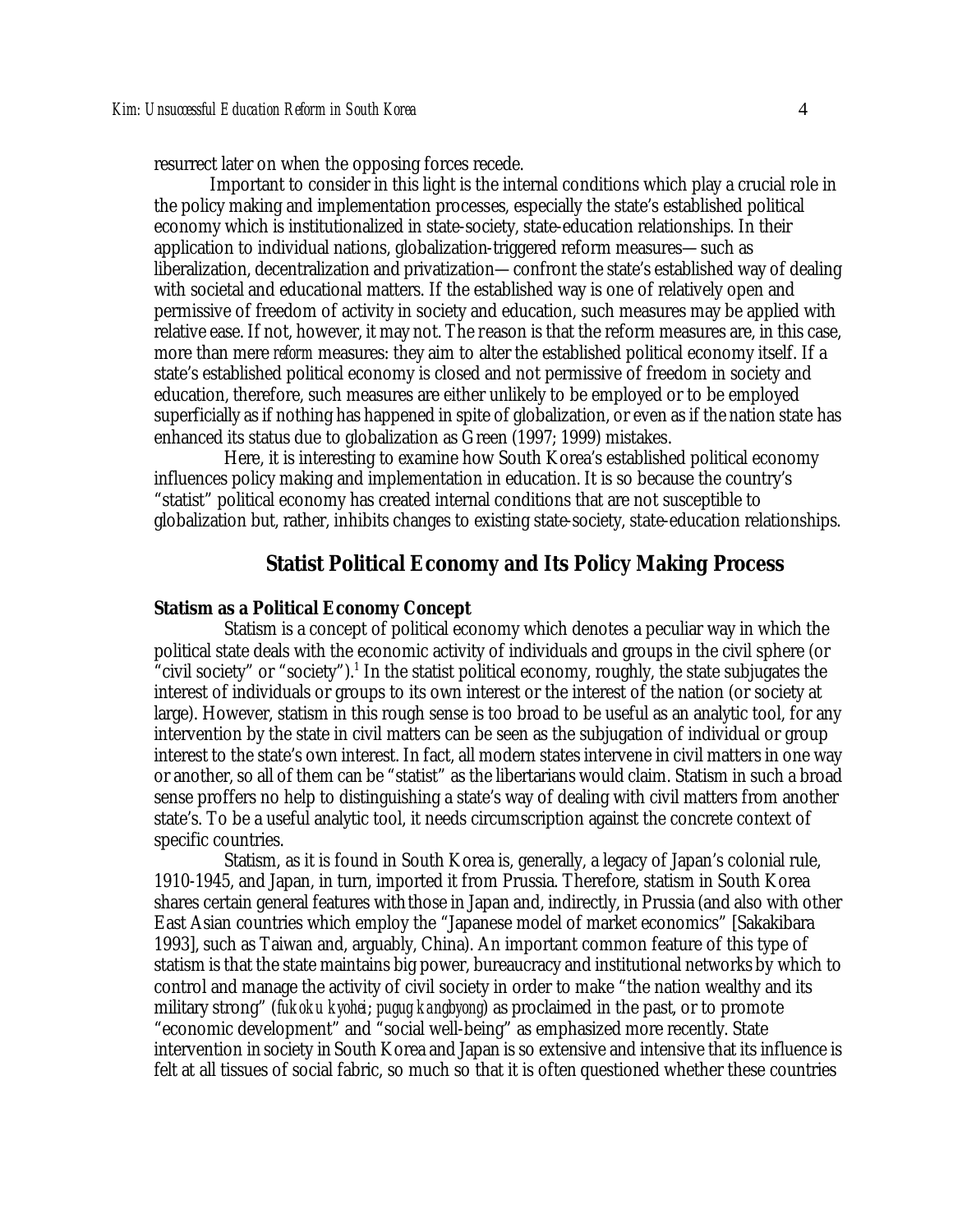really have a "civil society" in the sense of a collectivity of self-seeking individuals (see McVeigh 1998). In Prussia, as well, the individuality of a person was considered—for instance, in the works of Hegel—in reference to the totality of the state.

On the contemporary scene, however, statism in Japan and South Korea shows different features from what remains in Germany. While Germany's political economy is often characterized by social partnership and corporatism, such characteristics are not visible in those two countries. Policy making and implementation in Japan is a process in which the state unilaterally decides for society according to its own agendas (Schoppa 1991). The state does not seek public consultation or consultation with the parties to be affected by the policies under consideration except through some nominal procedures. Policy negotiations and compromises occur within the governing circle, involving government leaders, the ruling political party and state bureaucrats, in the manner of "patterned pluralism" (Muramatsu and Krauss 1987, 543). Particularly noteworthy here is the bureaucrats' prominent status. According to Schoppa, the Liberal Democrats' long one-party domination allowed the bureaucrats to accumulate power to the extent that, in the mid-1980s, they successfully thwarted government leaders' efforts to liberalize the overly state-controlled educational system in order to better cope with globalization.<sup>2</sup>

The state's unilateral process of policy making and imposition is conspicuous also in South Korea.<sup>3</sup> But the roles of political parties and the bureaucrats in the process are not as powerful as they are in Japan. Whilst in Japan the long domination by the elected Liberal Democrats did not generate serious issues about the legitimacy of power, South Korea's military dictatorship did so. General Pag Chong Hi's government was installed after the 1961 coup and ended in 1979 upon his assassination. Then, Generals Chon Du Hoan and Ro Tae U usurped power through a multi-stage coup completed with the Kwangju massacre of 200 protestors, and took turn to rule the country until 1993. During the three decades, the military elite confronted repeated challenges to the legitimacy of their power. In response, they tightly controlled the population and employed the state bureaucracy as an instrument for this. And in order to secure the efficiency of this instrument, they meticulously prevented the bureaucrats from acquiring prerogatives in their respective fields.<sup>4</sup> Although the military elite had political parties for the legislature, as well, such parties were not permitted to air independent voices. As a result, the state-society relationship established during the military years was characteristic in that the state tightly controlled—or at least tried to control—the population, and the bureaucrats and political parties remained subservient.

#### **Venues to Policy Making**

A unique policy making process emerged from this state-society relationship. The military elite's principal concern in handling the persistent legitimacy crisis was the maintenance and legitimation of their power. They addressed this concern through a few typical venues to policy making. The first and foremost venue was, of course, the control of civilian activity, the suppression of resistance by means of the state apparatus, and the justification of such policies by pointing to the constantly "imminent" North Korean invasion. This venue, however, promised only short-term benefits; in the long run, it was detrimental rather than beneficial because it invited further resistance. The long-term security of power had to be sought for through another venue: a "mobilization strategy" (Brown 1998) with which to draw the unsupportive population to their side and thus legitimate their power. For this strategy, Pag's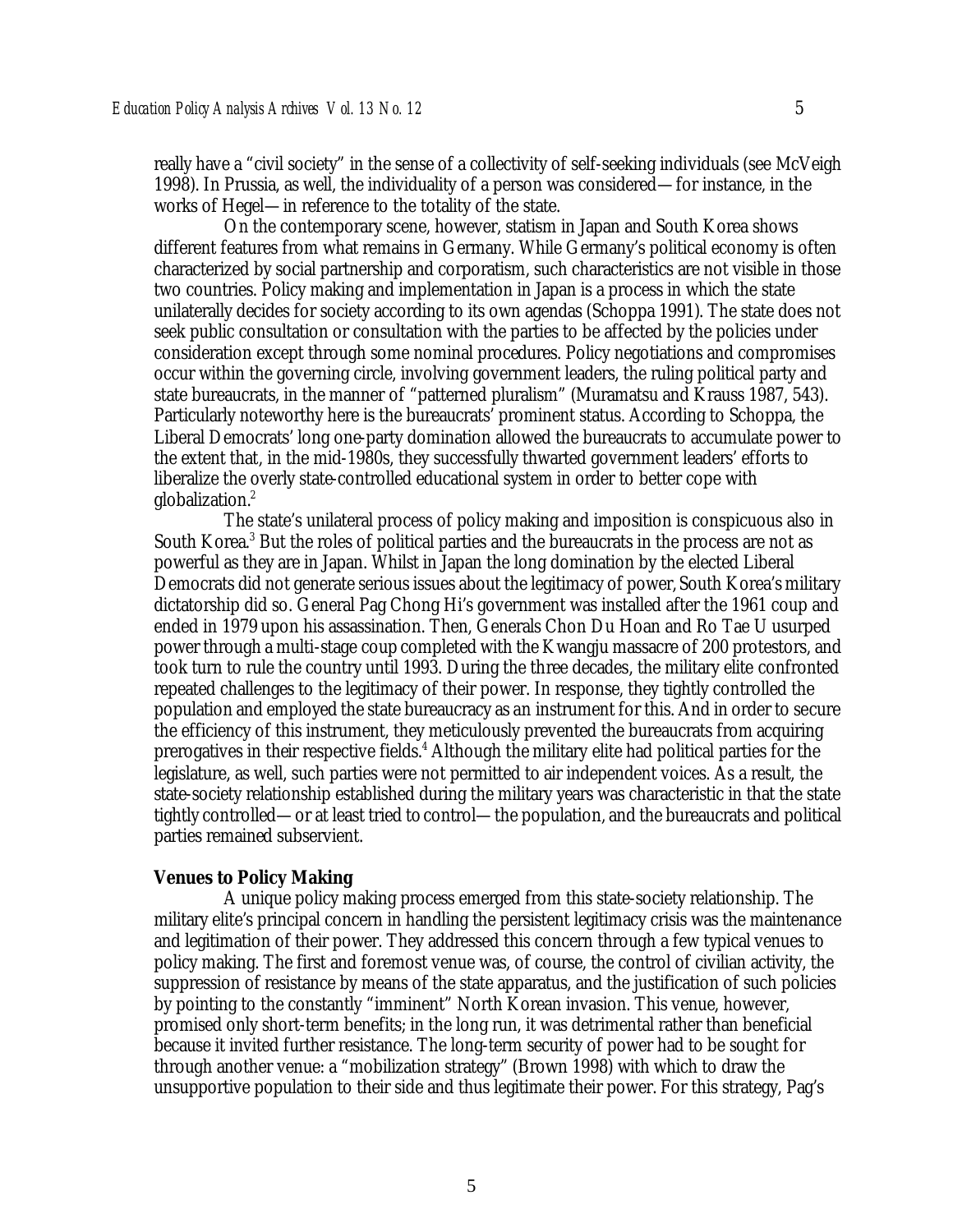military junta in 1961 put forward a project of legitimation by economic development (or developmental legitimation) and all successive military governments adhered to this project albeit with modifications. The gist of this project was the messages to the population that everyone would have a fair share of the fruits once development became reality, and that the military elite who offered such a great promise were far greater than the "corrupt and incompetent" civilian leaders.

This second policy making venue, however, contravened the first venue. The junta's developmental legitimation project was one of planned economic development. The state configured the final outcome of development, set necessary developmental tasks for intermediary stages, and tried to meet such tasks by allocating resources and opportunities to strategic industries and economic actors in order thus to boost their performances. This approach alienated non-strategic industries and actors and entailed the latter's discontent and the egalitarian outcry for equality, equal opportunity, social justice, and so on. The 1961 junta's reaction, and the reactions of subsequent military regimes, took two routes. In one route, it suppressed the display of discontent and open discussions on the egalitarian issues; in the other, it employed "egalitarian policy measures" (Lee CJ 1980) for a temporary mollification of the discontent. Such policy measures, however, aimed mostly at short-term effects in limited areas and did not address the problem directly. Even so, however, such measures conflicted with, and hampered, the developmental legitimation project. For example, the military government forbade and suppressed labor activity in favor of the manufacturer's capital accumulation but, at the same time, it enforced price control, especially of daily necessities, in order to ease the underpaid workers' troubles, in effect, restricting capital accumulation.

The developmental legitimation project was impeded also by a third policy making venue. Although the project was useful for the mobilization strategy, it was by nature a call for support in reference to a remote, uncertain future. The present legitimacy crisis required immediately effective means. For this, the military elite took advantage of the traditional "personalist ethic,"<sup>5</sup> in which transactions were made through personal connections rather than through open competition. In this ethic, the military governments allocated strategic resources and opportunities through personal connections bridged by common regions of origin, alumni relationships, military camaraderies, as well as the personal knots bonded by bribery. This venue led to a considerable success because powerful support groups indeed emerged in various sectors, for example, *chaebol* groups (or business conglomerates) in raising irregular "political funds" for the military elite, the residents of North Kyongsang Province (the home of the military rulers) in casting supportive votes on election days, and the alumni of the province's prominent high schools in promoting pro-government sentiments among the population. The resources and opportunities paid to such loyal support groups involved the channeling of strategic resources—loans from state-controlled banks and state-guaranteed foreign loans—to the *chaebol* groups, the concentration of industrial centers in the favored region, the monopoly of governmental and military posts by the alumni of schools in the region, and so on. The efficiency of the strategic allocation of resources and opportunities thus became significantly compromised.

These were the major venues through which the military rulers unilaterally made and implemented policies for civil matters in the larger society. Education policies, like economic policies, were generated through the same venues and, as in the case of the economic policies, followed by a huge expansion in education as well as serious structural problems.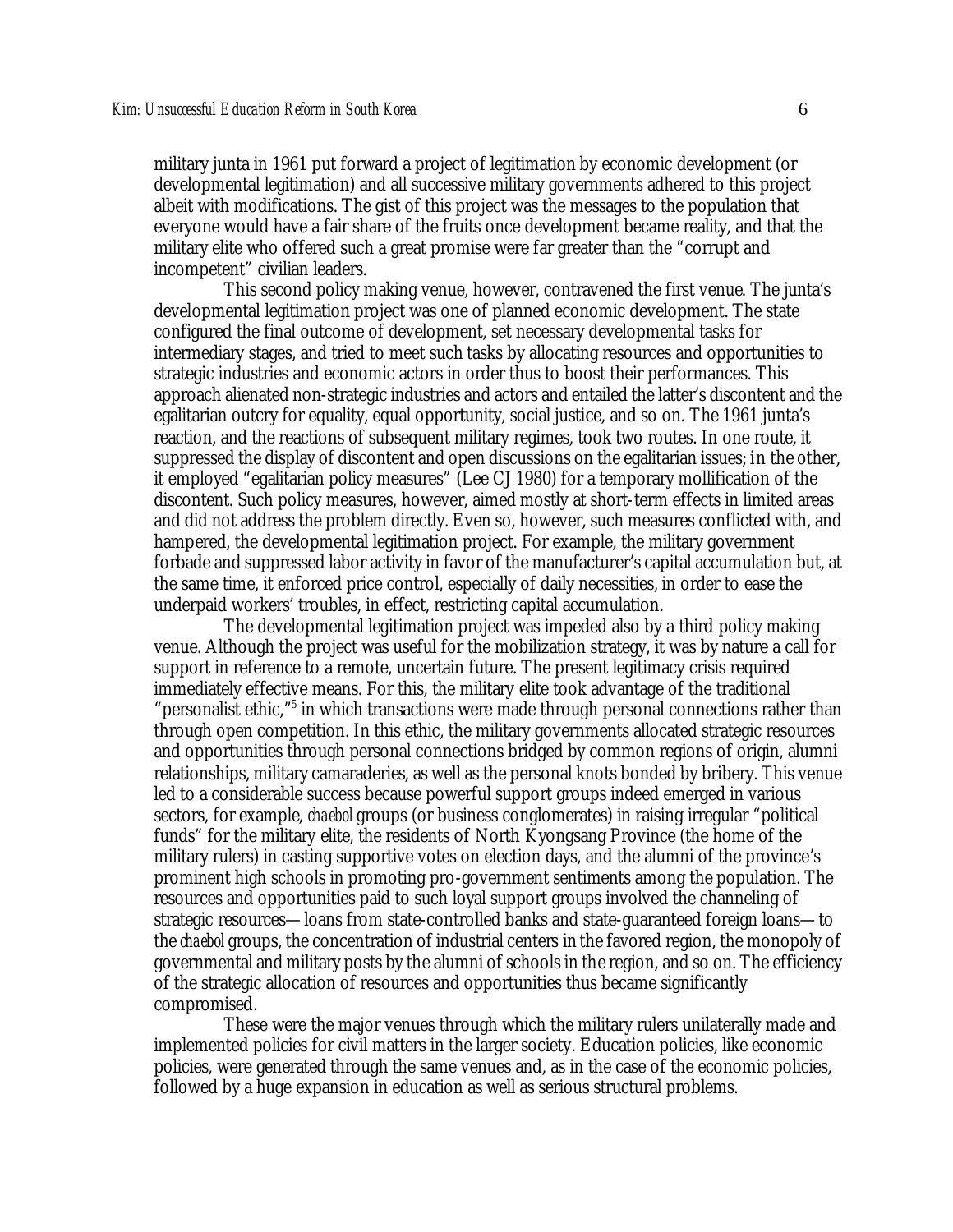#### **Statist Policies and Structural Educational Problems**

#### **Statist Education Policies**

The military elite's concern about the security and legitimation of power was apparent in their policy to control educational institutions. The purpose of this policy was to prevent and suppress resistance to their power and to garner support. To this end, they sought to ensure that all educational institutions, public or private, as well as the teaching staff, operated as instruments to carry out their decisions. The measures taken for this included the legal stipulation of educational institutions as "public institutions" in the case of public schools, and as "public legal bodies" in the case of private schools, and all teachers as "public agents in the field of education." With this legal arrangement, the military elite controlled major spheres of all educational institutions' operation: institutional licenses, student quotas, student selection, the curriculum and textbooks, examinations and tests, employment and management of the teaching personnel, and even day-to-day operation. Especially notable was the policy of uniform instruction ensured by one common curriculum for all schools and the textbooks which were either written by the state or approved according to given specifications. Such textbooks supplied a "right" answer to each question or issue to be dealt with in classrooms.

The developmental legitimation project also bore upon education policies. When Pag's junta developed this project in 1961, it did not consider education to be a strategically important field. The attainment of full participation in primary education in the late 1950s had already secured a sufficient number of educated workers for the low-tech industrialization in pursuit (Cho 1994, 101n). Since available resources fell too short for the developmental legitimation project (which was to be launched in eight years after the destructive Korean War, 1950-1953), it was undesirable that education drained too much of them. On this judgment, the junta decided, for the time being, to freeze educational finance at a lowest possible level and prevent potential pressures for increased state funding for education. The policy it thus adopted was reduction in the supply of student places at the levels of secondary and higher education. It froze school licenses, cut down on student quotas, and downsized the existing education programs of schools and universities in order to make them "small in size but good in quality" (Lee IY 1996). Such developmental education policies took immediate effects in the forms of intensified entrance competition (especially at lower secondary education), popular outcry against "the school's high threshold," and disputes over the fairness of student selection procedures.<sup>6</sup>

Here, the junta turned to the egalitarian policy venue. It introduced a state entrance examination for each level of schooling and instructed all educational institutions to admit students according to the scores from the state examination. The latter indeed assured of a sense of procedural fairness in student selection but, simultaneously, it made entrance competition a major educational problem. Since all students who wanted to advance to the next level of schooling had to write the once-a-year examination, this examination activated a nationwide competition for higher scores, and the latter invited inter-school competitions for more successful graduates in the state examination. The situation worsened so quickly that, by 1966, Pag's (now) government had rescinded its original downsizing policy and allowed for a moderate rise in student quotas (Table 1) while tightly controlling tuition fees in order to allay parental discontent. These egalitarian measures, however, fell far short of addressing the growing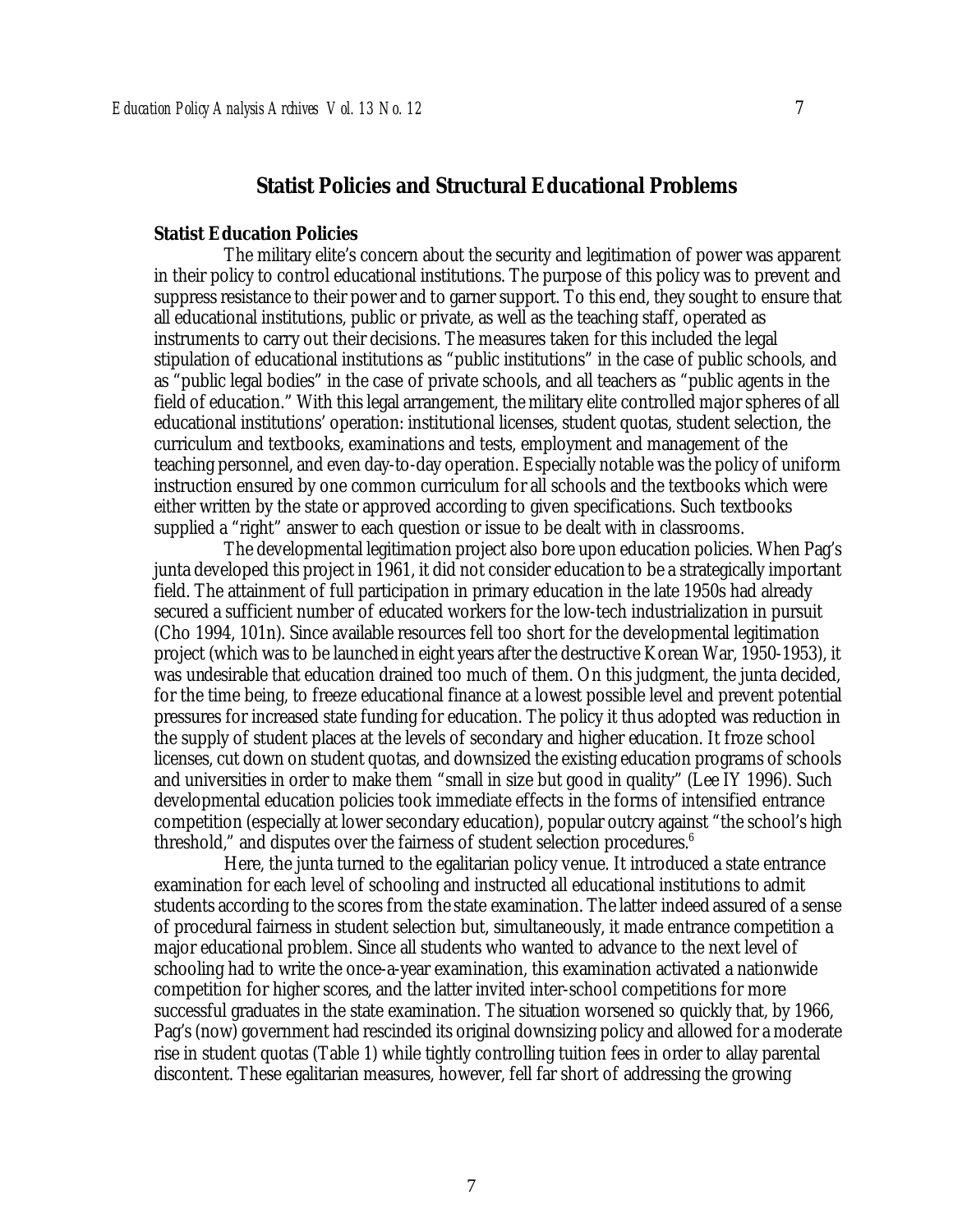problem. In 1968, therefore, the government decided to drastically increase student quotas and school licenses at the level of lower secondary education, where entrance competition was fiercest, and began to allocate more funds to this level of schooling in order to increase the number of schools. Then, it switched the focus of quota and license control to the next level of schooling: upper secondary education.

|                      | 1961    | 1963    | 1965    | 1967    | 1969    |
|----------------------|---------|---------|---------|---------|---------|
| State universities   | 33.472  | 30,223  | 25,964  | 26,893  | 32,265  |
| Private universities | 82,033  | 82,739  | 79,679  | 97,136  | 100,665 |
| Total                | 133,709 | 105,238 | 105,643 | 124,029 | 132,930 |

| <b>Table 1</b>                                          |  |
|---------------------------------------------------------|--|
| <b>University Enrolments During the Early Pag Years</b> |  |

Source: KEDI (1997b), pp. 171.

Through the remaining military years, state intervention in the supply and demand of student places alternated between, and often straddled, developmental and egalitarian policy venues. The former always led to the containment of educational expansion and, therefore, restrictions on student quotas and new school licenses, while the latter persistently escalated entrance competition. Here, the uniformity of instruction supplied a common ground for the examination competition. Moreover, the state's concern about the state entrance examination as an efficient and fair devise for ranking aspirants of admission established a principle that its questions should be prepared exclusively from within the uniform textbooks. Entrance competition, thus, became a highly technical matter of who remembered more of what was written in the textbooks. The schools which got swept in the competition taught students to memorize textbooks and ranked and re-ranked them through repeated tests, thus turning them against each other and alienating underachievers. Entrance competition quickly expanded beyond the school gate to after-school cramming classes and home tutoring. When, thus, it engulfed the entire nation, the demand for more and higher education soared up, for the competitive atmosphere both inside and outside the school continually coerced students, even those with no serious interest in advanced learning, to partake in it and move toward higher levels in schooling.<sup>7</sup> And when, as in 1968, the aggravating competition inflamed a social crisis, the state decided to drastically raise the supply of student places at the troubled level of schooling, thus switching entrance competition to the next level of schooling.

As a result of alternating or straddling such policy venues, secondary and higher education grew rapidly. Between 1960 and 1990, the number of schools increased 2.4 times in lower secondary education, 2.6 times in upper secondary education, and 4.2 times in higher education. Meanwhile, student enrolment grew more quickly: 4.8 times, 9.2 times, and 19.0 times respectively (data from Kim CC and Lee CJ 1994, 61). In 1990, thus, participation rate at those levels of schooling became respectively 99.8 percent, 95.7 percent, and 46.0 percent (data from MOE 1998). From the perspective of political economy, however, such a speedy expansion of education prepared serious structural problems.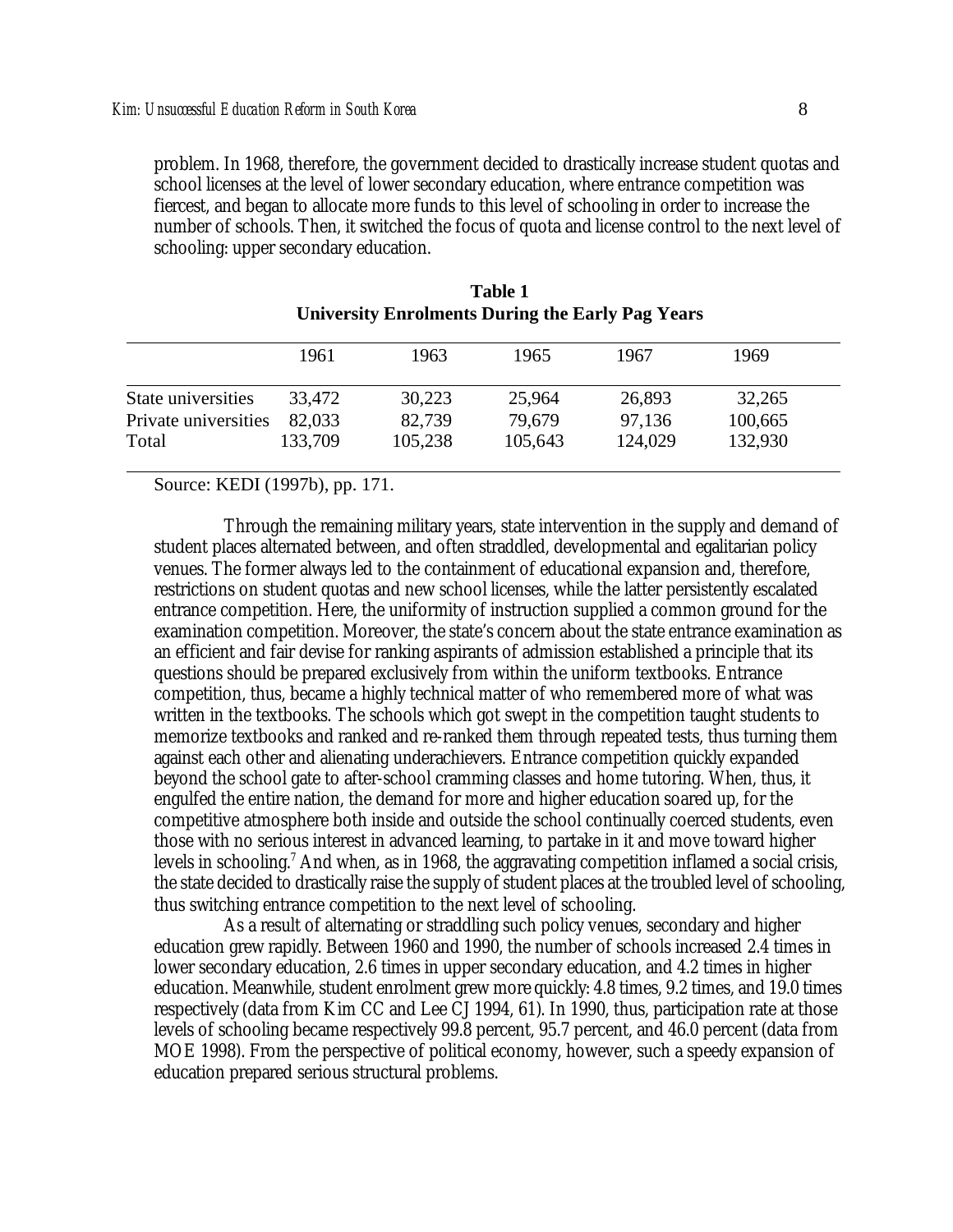(1) Financial problems. The most serious problem was related to the soaring numbers of schools and students, which directly challenged the policy makers who pursued to contain educational expansion in order to prevent pressure for additional financial responsibility. The ever-intensifying entrance competition and the rising demand for more and higher levels of education made it inevitable for them to permit educational expansion and, thus, prompt the pressures for increased state funding. As suggested by the above figures, the students enrolled in middle schools doubled during the thirty years while those in high schools and universities quadrupled and quintupled respectively. Since the schools' revenues were restricted by the state's tuition fee control and low education funding, the infrastructure of educational institutions deteriorated quickly (see Table 2). The state initially attempted to address this problem by inducing additional investment from the owners of private institutions (where the infrastructure was much worse) but in vain. The owners did not have the money and would not spend it for their schools even if they had it, for reasons that will be presented shortly. Here, the state chose to transfer the burden to the parents by gradually increasing tuition fees. But this policy could not persist indefinitely.8 From 1980 on, therefore, the military government began to increase its education budget until its size hit a peak in 1993 at 23.4 percent of the total state budget (MOE 1997, 870). 9

|                                   | 1965    | 1970    | 1975    | 1980    |
|-----------------------------------|---------|---------|---------|---------|
| <b>Students</b>                   | 105,643 | 146,414 | 208,986 | 403,989 |
| Students per professor            | 19.9    | 18.8    | 20.7    | 27.9    |
| (State universities)              | (13.7)  | (13.3)  | (16.2)  | (24.6)  |
| (Private universities)            | (23.4)  | (21.1)  | (22.6)  | (28.7)  |
| Library items                     | N/A     | 33.2    | 30.7    | 23.0    |
| Building space per student $(m2)$ | 15.2    | 14.3    | 12.3    | 11.5    |
| (State universities)              | (19.1)  | (15.6)  | (10.4)  | (11.5)  |
| (Private universities)            | (14.0)  | (13.9)  | (13.0)  | (11.4)  |

**Table 2 The Deteriorating Educational Infrastructure during the Pag Years**

Source: KEDI (1997b), pp. 171, 173, 175, and 184-5.

Considering the large defense budget and the increasing demand for welfare programs,  $10$ it was fair to say that the military government, by 1993, had come to spend for education up to the limit of its available resources. By that year, however, parental financial burden also had reached a peak: 58.4 percent of the total operation cost of all schools and universities (Koh 1998, 26),11 plus a sum of after-school cramming fees which well exceeded the total operation cost of all schools and universities (Kong and Paeg 1994). In other words, the parents paid directly out of their pocket at least 1.6 times of the money spent for operating the entire school system while the state, on its own, committed to educational financing as much as it could.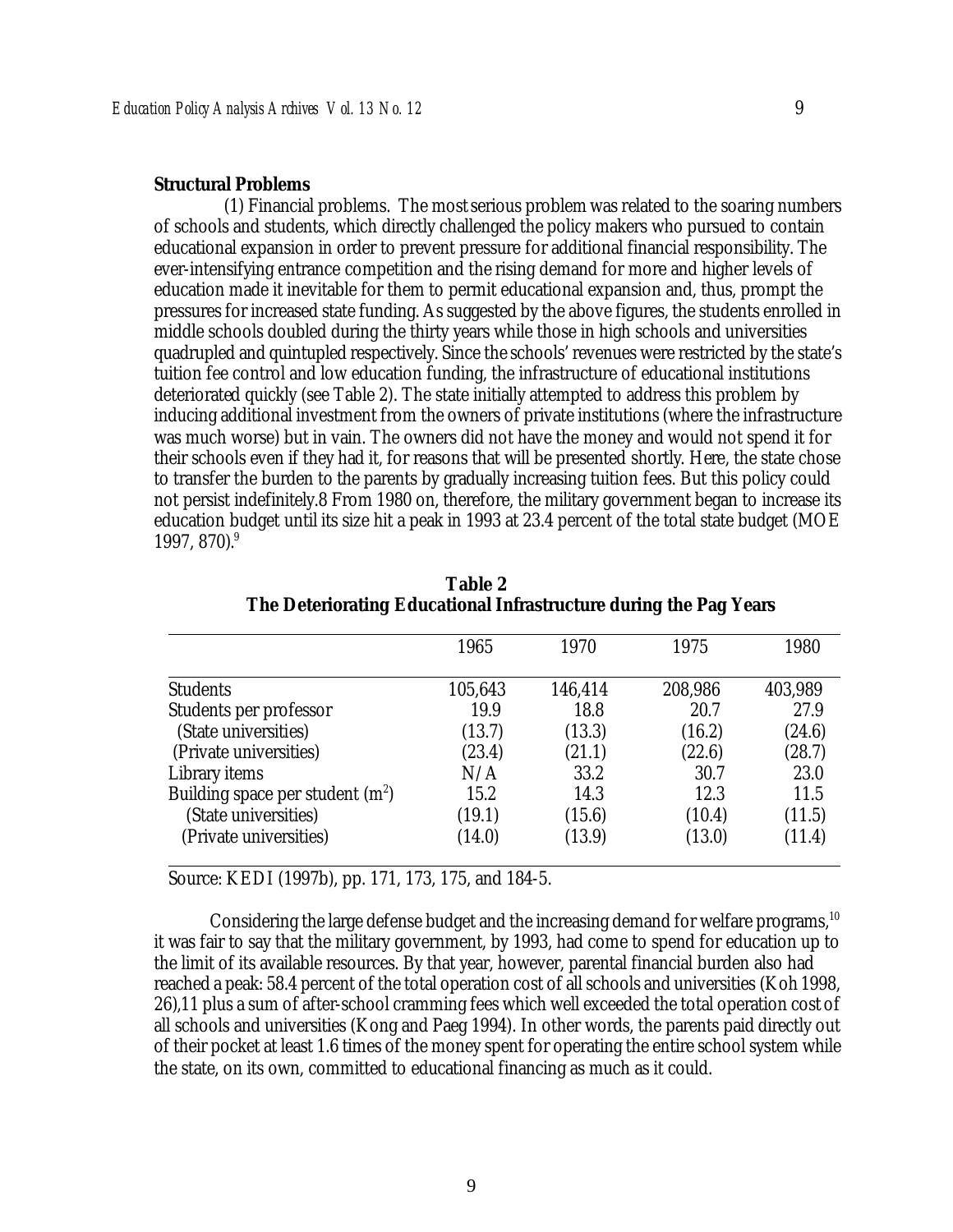(2) *Dependence on entrance competition and low-cost educational programs*. Another serious problem was that more money had to be spent for education outside the formal educational institutions than inside, and this entirely at parental burden. The principal cause of this problem was of course the intense entrance competition which drove students to after-school cramming classes. Were there no intense entrance competition, the huge sums of cramming fees would be unnecessary. Logically, the problem was not hard to solve. Since the intense entrance competition was caused by the education policies of seeking uniformity of education and containing educational expansion, the problem would vanish if the state stopped such policies. Such a simple solution, nevertheless, was unavailable to the military rulers because their political interest required the maintenance of power by uniform instruction and its developmental legitimation project. While the former laid a common ground for the nationwide competition, the latter dictated the minimization of educational expenses by keeping student places in short supply. In this sense, it is fair to say that the security and legitimation of power necessitated the intense entrance competition.

More important to note, however, is that educational institutions became dependent on the intense entrance competition. While the state's student quota and tuition fee control, together with curricular and textbook control, restricted the freedom and autonomy of education, entrance competition and the subsequently rising demand for education, on the other hand, guaranteed student supply and, thereby, tuition fee-generated revenues. Although such revenues were limited, they allowed the institutions to run education programs without or with insufficient state funding if only they did not spend more than absolutely necessary. The schools and universities thus settled in a low-cost mode of operation. The schools widely practiced rote learning and drill in the uniform textbooks and testing and ranking students in preparation for the state entrance examination, and this in classrooms equipped and staffed minimally. University instruction, on the other hand, was widely perceived to be superficial. This mode of operation provoked complaints neither from the schools, where every student was driven by entrance competition, nor from the universities, where all students had already had "enough study." Moreover, this mode of operation became increasingly profitable as the cyclical entrance competition crises compelled the state to increase student quotas and tuition fees. The guaranteed supply of students, thus, deprived educational institutions of the incentives for improving, and ability to improve, educational quality through mutual competition for new students.

The entire system of education thus came to turn on the single hinge of entrance competition. And the state policies which provoked entrance competition gradually became part and parcel of the institutionalized network of a statist political economy—"a concrete set of institutionalized channels" (Evans 1992)—in which they sustained themselves despite, actually thanks to, repeated "education reforms."

(3) *Private and public education*. A third structural problem concerned the incorporation of private education into the public system. Private education has been defended in North America in light of consumer choice. The typical argument for this was that where public education served the population as a whole, the consumers ought to have alternative venues in their pursuit of education. Also, North American advocates pointed out that private education allowed for the freedom of dissentient educational practices outside the public system. An important point in the political economy perspective, however, was that it helped public education by reducing the state's financial and other burdens for education, for more students in private education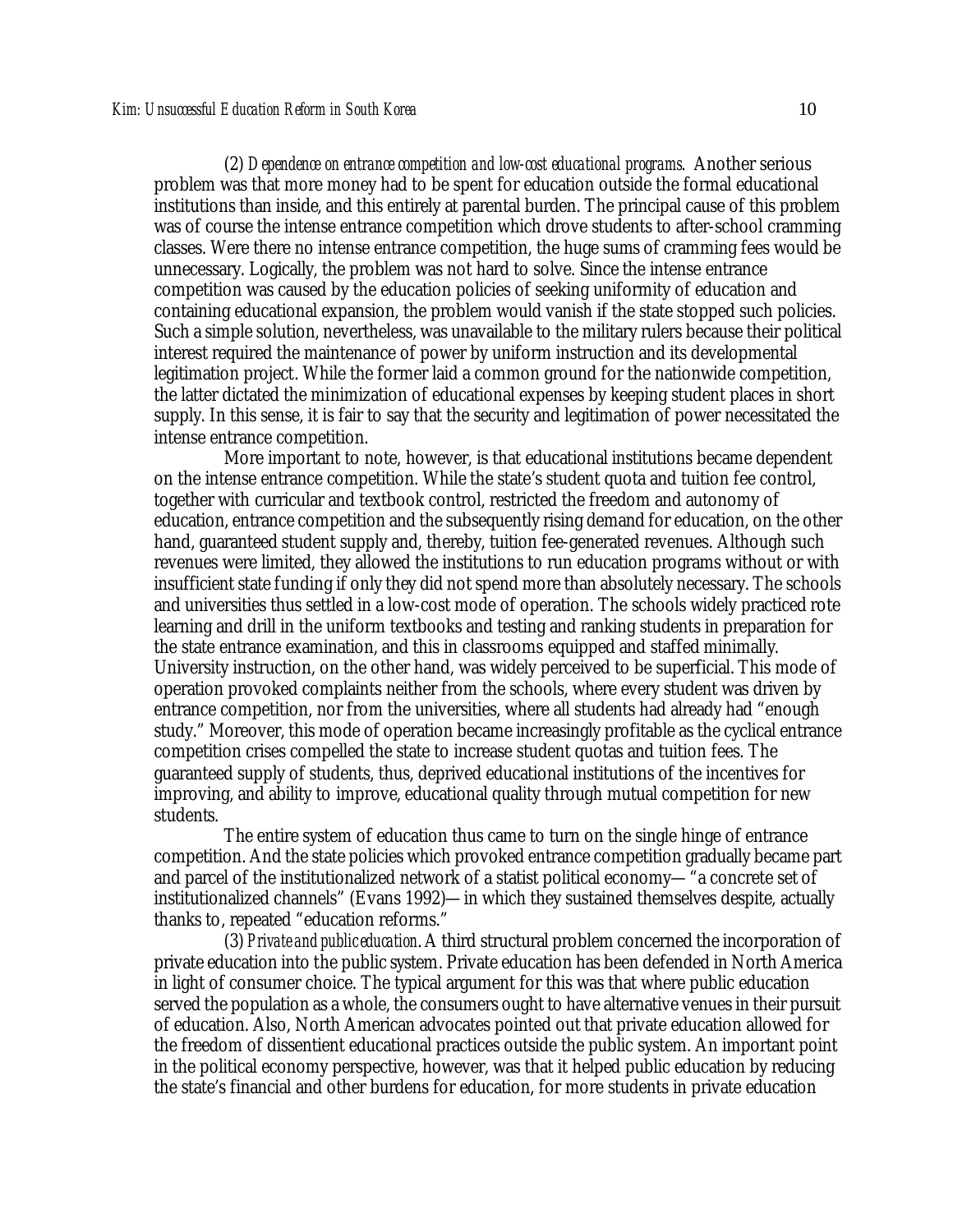meant less in public education. Private education in this sense was a safety valve to the financial stress under which the state provided education. In South Korea, however, statist policies have obliterated private education while keeping private schools and universities under private ownership. The state's uniform control of education deprived private schools and universities of autonomy and independence and turned those institutions to pseudo-public institutions, or "institutions of public education" (*konggyoyuggigoan*). Financially, this meant an additional burden on the state side, because the difference between the tuition fee-generated revenues and the reasonable cost of operation (including profits in one form or another) had to be paid out by the state given that the latter set limits on revenues. From the 1980s, therefore, the government began to fund private schools and, by 1993, it had come to defray 70.6 percent of the operation cost in lower secondary education and 42.5 percent in upper secondary education. Meanwhile, it paid public schools only 77.4 percent of the operation cost in lower secondary education and 78.0 percent in upper secondary education (Koh 1998, 28). Apparently, here, the state brought private education into the public sphere at the expense of public education.

This caused another financial trouble. Since full participation was attained at both levels of secondary education, it would now be hard for the state to sidestep the pressure to equalize funding for private and public schools and, furthermore, to offer full funding to both types of school. The actual financial impact of this pressure was extraordinarily great, because, in 1993, private schools accommodated 24.5 percent of all students in lower secondary education and between 58.4 percent and 66.3 percent of the students in upper secondary education (Ibid.). The potential pressure for increased state funding was much greater at the level of higher education. While 83 percent of the students in higher education were enrolled in private institutions, state grants for such institutions accounted for less than 2 percent of their operation cost.

(4) *The personalist ethic*. The prevailing personalist ethic was also a problem in the educational system, for it wasted, through corruption, a large portion of financial resources allotted to public and private schools. Financial irregularities in private schools and universities were frequent despite, or because of, state supervision and control. Efficiency in the state's management of school and university licenses was also impaired by the personalist ethic. When the state decided to raise student quotas and new school and university licenses, for instance, the benefit was often distributed via personal connections. As a result, some institutions received additional student quotas and approval of new programs even though they did not possess necessary infrastructures. As well, licenses were often issued to those who did not have resources necessary for opening a school or university and even to those with no experience in education.<sup>12</sup> Thus, the personalist ethic contributed to the decline of quality while educational expansion was rapidly in progress.

By 1993, the structural problems had deteriorated to such a degree that many South Koreans considered their educational system to be in a major crisis. In that year, the military government was replaced by President Kim Yong Sam's civilian government. Also in that year, globalization became a burning issue among the debaters on education reform as well as among policy makers. Naturally, the debaters and the policy makers both considered the structural problems of education in light of how to cope with the new environment created by globalization and civilian democracy.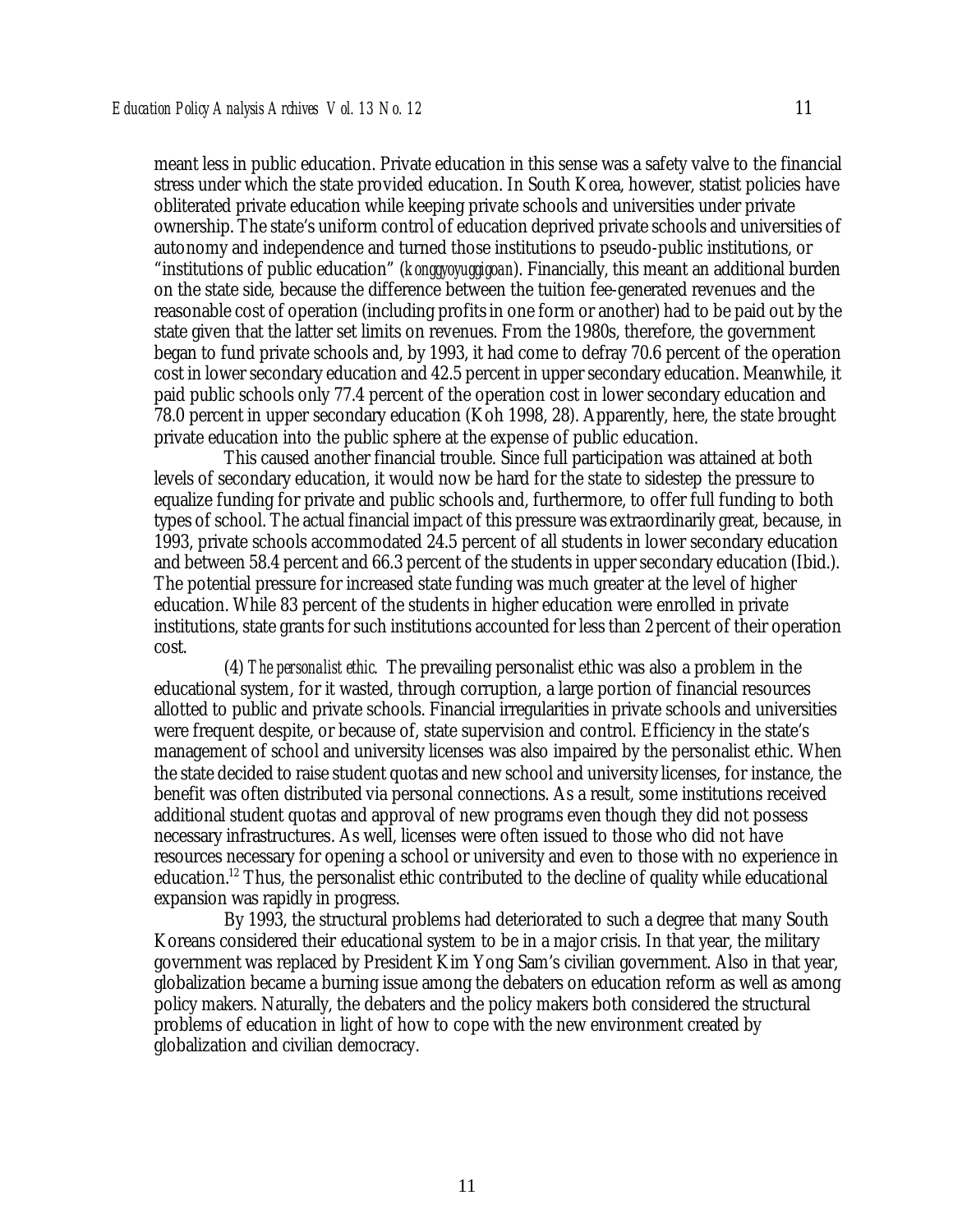#### **Globalization and Inability to Reform**

#### **Structural Problems and Responses to Globalization and Civilian Democracy**

As summarized earlier, the themes brought up with respect to the relationship between globalization and national educational systems are two: (1) that the nation state now has to restructure the educational system to reduce its own role in education by employing such reform measures as liberalization, decentralization and privatization, and (2) that, nevertheless, it has to prepare a well-trained, flexible and versatile workforce by reinforcing primary and secondary education and, at the same time, secure a cadre of highly-trained professionals by improving quality in higher education. Generally, these themes were also addressed by South Korean debaters on the needs and directions of education reform at the time of restoring civil democracy and grappling with globalization (Kim and Jung 1994). In spite of the diversity of the views they advanced from different angles, the debaters shared a common opinion that the existing educational system needed a large-scale overhaul if it was to be viable in the new age. The frequently-employed grounds for this common opinion were roughly three: (1) that the existing educational system had evolved through the military years and, for this reason, stifled educational actors' free initiatives; (2) that the rapid educational expansion had degraded educational quality at all levels of schooling; and (3) that the imminent opening of South Korea's education market to the globalizing world would jeopardize the future of the educational institutions settling in the complacency of low-cost, low-quality mode of operation on guaranteed student supply. It was also pointed out that the entrance competition-dependent schools and universities did not supply adequate manpower to the business community which now had to compete with foreigners on their own home ground. This idea led to a widely-supported view that the overly state-controlled educational system had to be "democratized," "liberalized," and "decentralized" (Ibid.). The objectives of this envisioned education reform were clearly to diversify educational activities and, thereby, cope with the growing pressure for increased state funding, to eliminate entrance competition based on the uniformity of the curriculum and textbooks, to revitalize private education, and to have a system of education that was to be operated rationally, not along personalist connections.

The first civilian President Kim Yong Sam, 1993-1998, incorporated this view into his political platforms. During his 1992 election campaign, he promised to employ "epoch-making and revolutionary" measures to liberalize and decentralize the educational system, to solve the entrance competition question, and to upgrade educational facilities and performances to the global standards (*segehoa*). Then, in 1994, he appointed reform-minded educationalists to a Presidential Commission on Education Reform (PCER) with a mandate to develop policies for the promised education reform.

The environment was even more favorable to this type of education reform in 1998 when the next President Kim Dae Jung took over in the wake of the November 1997 financial meltdown. (His government remained in charge until 2003.) The immediate cause of that crisis was the sudden pullout of transnational funds, which shook hard the state-controlled financial institutions and, subsequently, the *chaebol* groups which relied on favorable loans from those financial institutions. The crisis aroused an even stronger public opinion for economic and educational reforms aiming to terminate the statist political economy which, by excessive state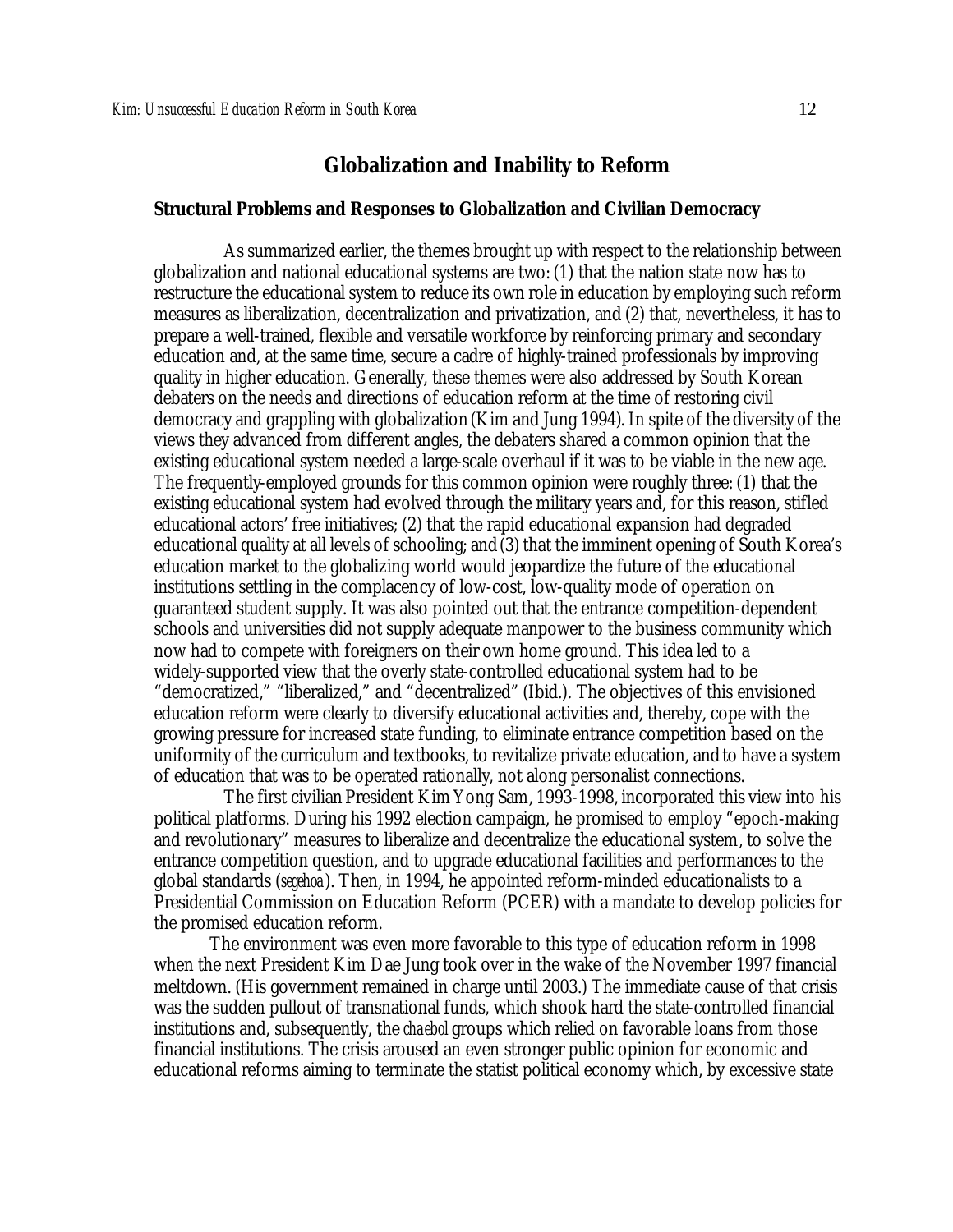control, obstructed development of a free market economy and deprived the economic actors of market competitiveness. Kim Dae Jung, therefore, promised a thorough education reform, of which goals remained the same: liberalization, decentralization, *segehoa*, and the termination of entrance competition.

#### **Negative Internal Conditions**

In spite of such a favorable environment, however, the reform measures which the civilian governments employed did not bring significant changes to the existing educational system. The most important reason for this was their obvious underestimation of the magnitude of promised reforms. Liberalization meant that excessive state control of education would be withdrawn and the educational actors—schools and universities, teachers and professors, and students and their parents—would be allowed to operate freely and responsibly. Decentralization implied the transfer of power from the central authority to local residents. Finally, the termination of entrance competition meant the abolition of established state policies to control the curriculum and textbooks, student selection, tuition fees and student quotas, and the state entrance examination. Employing such measures meant a Copernican turn from a statist political economy to a political economy based on the educational actors' free and responsible initiatives. The internal conditions did not permit such drastic measures, however.

First and foremost to note, the governments of the civilian leaders were not literally "civilian" by the nature of their power basis. The military elite's effort to build supportive groups and regions along the traditional personalist ethic had tremendous impact upon South Korean voters. By the time the military elite relinquished their rule, South Koreans were divided into antagonistic groups and regions on the basis of what they called sarcastically "group egoism" (*chibdan igijuyi*) and "regional egoism" (*chiyog igijuyi*), so much so that neither of the two civilian leaders was able to garner a nationwide support. They both managed to gain power by coalition with the influential military factions, each with its own group and regional support bases. Kim Yong Sam, the politician from the South Kyongsang Province received endorsement from the voters in his province and the urban middle class. He grasped power by allying with Ro Tae Wu of the second-generation military group supported by the North Kyongsang Province and Kim Chong Pil of the first-generation military group supported by Chungchong Provinces. When Kim Chong Pil broke with Kim Yong Sam, Kim Dae Jung, who was supported by Cholla Provinces and the urban lower classes, worked out with him a "power-sharing" agreement (*kongdongjongguon*). The heterogeneous constituencies within the power groups, and the complicated regional and group affiliations, practically forbade reforms which were injurious to the interests vested in the status quo.

The civilian leaders' weak power bases, on their own, had restrictive effects on available policy options. Although their power was obtained through fair electoral processes and did not generate disputes about legitimacy, their failure to draw nationwide support made it inevitable for them to continue with the developmental mobilization strategy, egalitarian policy measures,<sup>13</sup> and oppressive measures where necessary.

There was another stumbling block. The years of state policies to control and manage education had left a huge body of bureaucrats. The ending of military rule released the bureaucrats from the tight grips of governmental leaders. Moreover, the civilian leaders' lack of experience in running the state apparatus gave rise to the bureaucrats' importance in policy making and implementation. The bureaucrats took advantage of all this in their effort to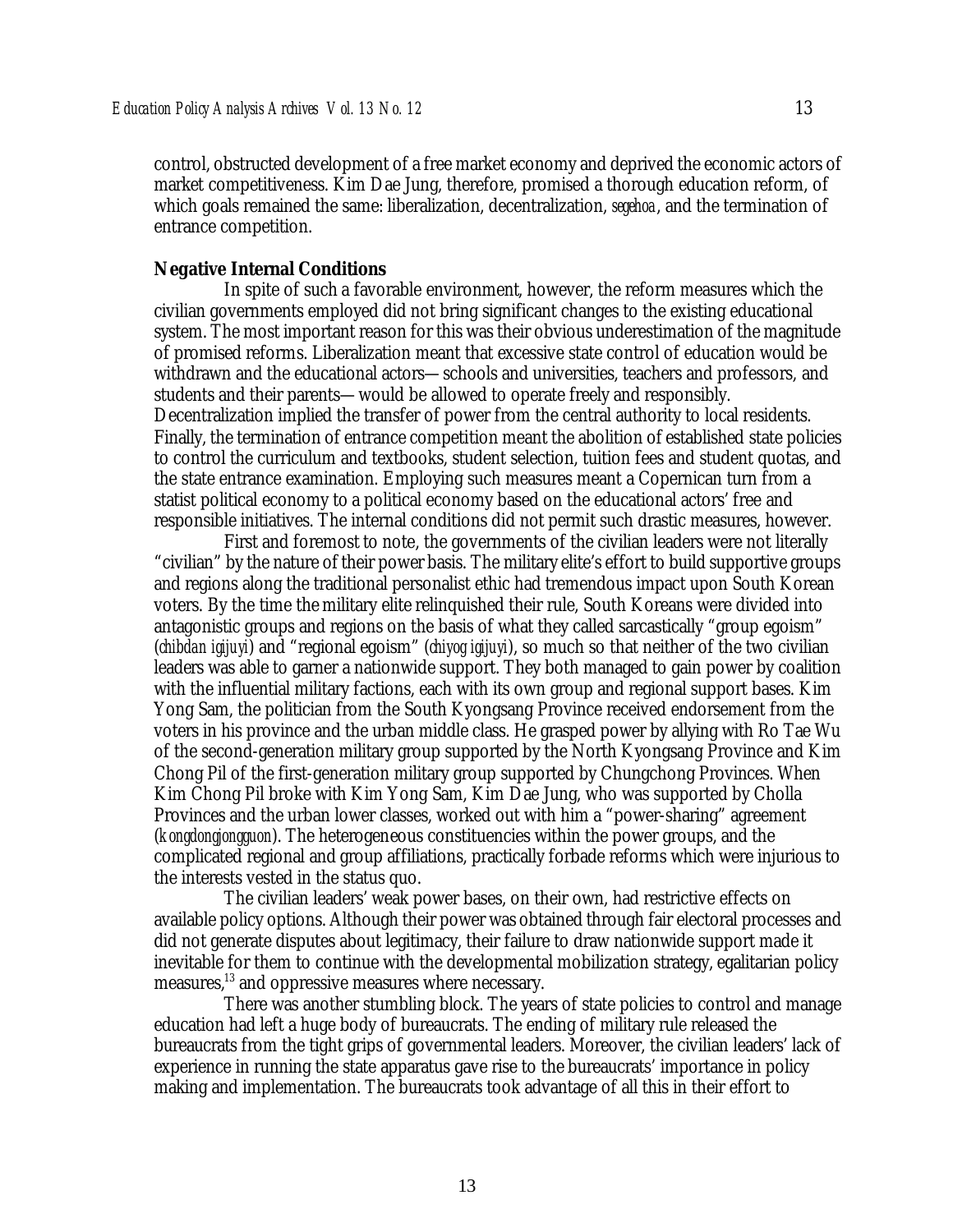maintain their own interest vested in big offices with ample resources and power. They obstructed the employment of such reform ideas as liberalization and decentralization by exhibiting reluctance to cooperate (*pokjibudong*, "lying with face down and making no movement") and, at opportune times, by manipulating the policy making processes in order to filter reform ideas to policies suitable for their own interest by maintaining or further enhancing state control and management. The bureaucrats thus began to intercept in the state-education relationship to the effect of holding educational policy making and implementation within the existing statist political economy. And such efforts easily found endorsement from the educational institutions and their teaching staff equally dependent on the guaranteed supply of students under the entrance competition-hinged educational system.<sup>14</sup>

Gradually, thus, such internal conditions shifted the themes of education reform debate from liberalization, decentralization, and so on, to a reform that would enhance educational performances—in particular, "quality, excellence and the nation's competitiveness"— within the existing arrangement but with enhanced state intervention and financial commitment (Kim and Jung 1994; Kim KS 1997). After all, it was now argued, education was "public by nature" (*kyoyug-yi konggongsong*) and the state's extensive and intensive intervention in education was a prerequisite for the integrity of the educational system. The influence of such negative internal conditions becomes clear upon examining the two civilian governments' policies on entrance competition.

#### **Entrance Competition Policies**

(1) *Maintaining Entrance Competition*. When appointed in 1994, PCER members understood liberalization, decentralization and the revival of free educational initiatives as necessary reform measures to solve the entrance competition question and rearranging the educational system for the new era of globalization.<sup>15</sup> They generally perceived that the entrance competition question originated from the military governments' extensive and intensive control of education and unsuccessful efforts to manage the supply and demand of student places. Therefore, in their view, the question would easily banish in the civilian era if educational activities were diversified by means of liberalization, and so on. But the "New Educational System," which the PCER laid down in its official report after a year of work with Ministry of Education bureaucrats and other interested parties, demonstrated substantial modifications to those members' original views (PCER 1995).

Basically, the PCER Report maintained that the new age into which South Korea was entering was going to be one of "a great turning point in the history of civilization," in which the industry-guided world would become one dominated by information and new knowledge. From this outlook, it observed that an education reform that was in pursuit had to aim to endorse the nation's economic prosperity in the new age by rectifying the structural problems of the existing educational system. As such structural problems, it pointed to entrance competition and such related problems as:

- rote learning and drill in fragmentary knowledge which wiped out creativity and diversity from classroom; superficial instruction in schools and universities;
- heavy parental financial burden for after-school cramming classes (the cost of which in 1994, according to the Report, accounted for 5.8 percent of the gross national product in comparison with the state's education budget which remained at 3.8 percent),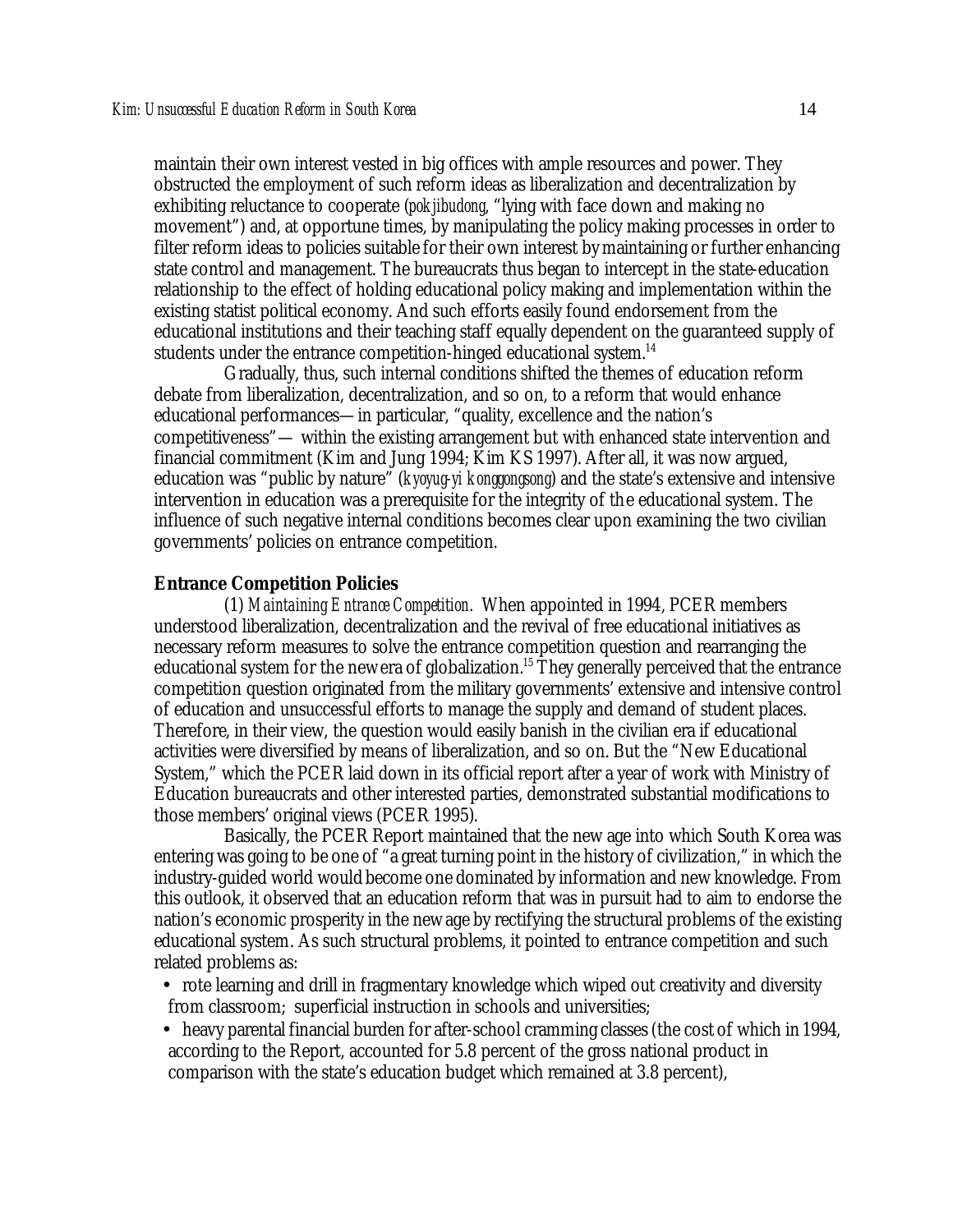- the state's uniform control of education which restricted the educators' professional autonomy, and
- disappearance of moral character from the students (referring to the selfishness of students engaged in entrance competition). (Ibid., 11-4)

The Report thus brought up some key structural problems in relation to the entrance competition question. However, its approach to solving the problems did not differ from that of the previous military era. It stated that entrance competition was caused by the simple fact that student places were in short supply as evident in "the bottleneck phenomenon at university gates" (Ibid., 13). As the cause was simple, so was the solution: widen the narrow university gates by increasing student quotas and new university licenses until supply met demand. Once supply met demand, the PCER Report predicted, entrance competition and after-school cramming practice would disappear altogether and schools would return to their "normal" operation (Ibid., 101-7). This was exactly what the policy makers of military regimes had been saying whenever they decided to increase the supply of student places at times of crisis.

It is here to be noted that the PCER's policy making, as reflected in its Report, followed the venues established by the military elite—egalitarian and developmental. In the egalitarian venue, it recommended the increase of student quotas, new university licenses, and increased state funding of education. In the developmental venue, however, it sought to maintain the system of state-imposed student quotas, to contain new school licenses, to keep uniformity of the curriculum and textbook and the institution of annual state entrance examination. It only sought to "mend" the institution for improved efficiency through a newly-created National Institute of Educational Evaluation (KIEE). Given that such policies would not stop entrance competition, the PCER now turned to the egalitarian venue and recommended to suppress private cramming by resorting to the 1980 law of the Chon military junta, and to offer free state cramming services via a satellite television network (which was to be established exclusively for that purpose) in order thus to alleviate parental financial burden. In either of the two venues, the institutions of state control of education became reinforced by new institutions and increased funds in the hands of bureaucrats.

The effects of implementing PCER recommendations were what had actually happened repetitively during the military years: persistent entrance competition, further expansion of education, and further enhanced pressure for increased state funding for education. By 1998, thus, the total of student quotas in higher educational institutions had grown to the capacity of accommodating 94 percent of the year's high school graduates. The institutions of higher education, however, managed to attract only 84 percent of them (Kim KS 1999).

(4) *Extending Entrance Competition to Graduate Schools*. The surplus of student places created new problems for policy makers to deal with. Since the high participation rate in higher education was due to the drive toward universities and colleges triggered by intense entrance competition, the students who managed to enter one such institution included many who could not remain there due to financial reasons.<sup>16</sup> The student places vacated by such students were filled with those transferred from other universities. Here, most students in less popular universities continued to look for opportunity to move to a more popular university. Thus, the over-supply of student places inflamed an unprecedented crisis for the universities which had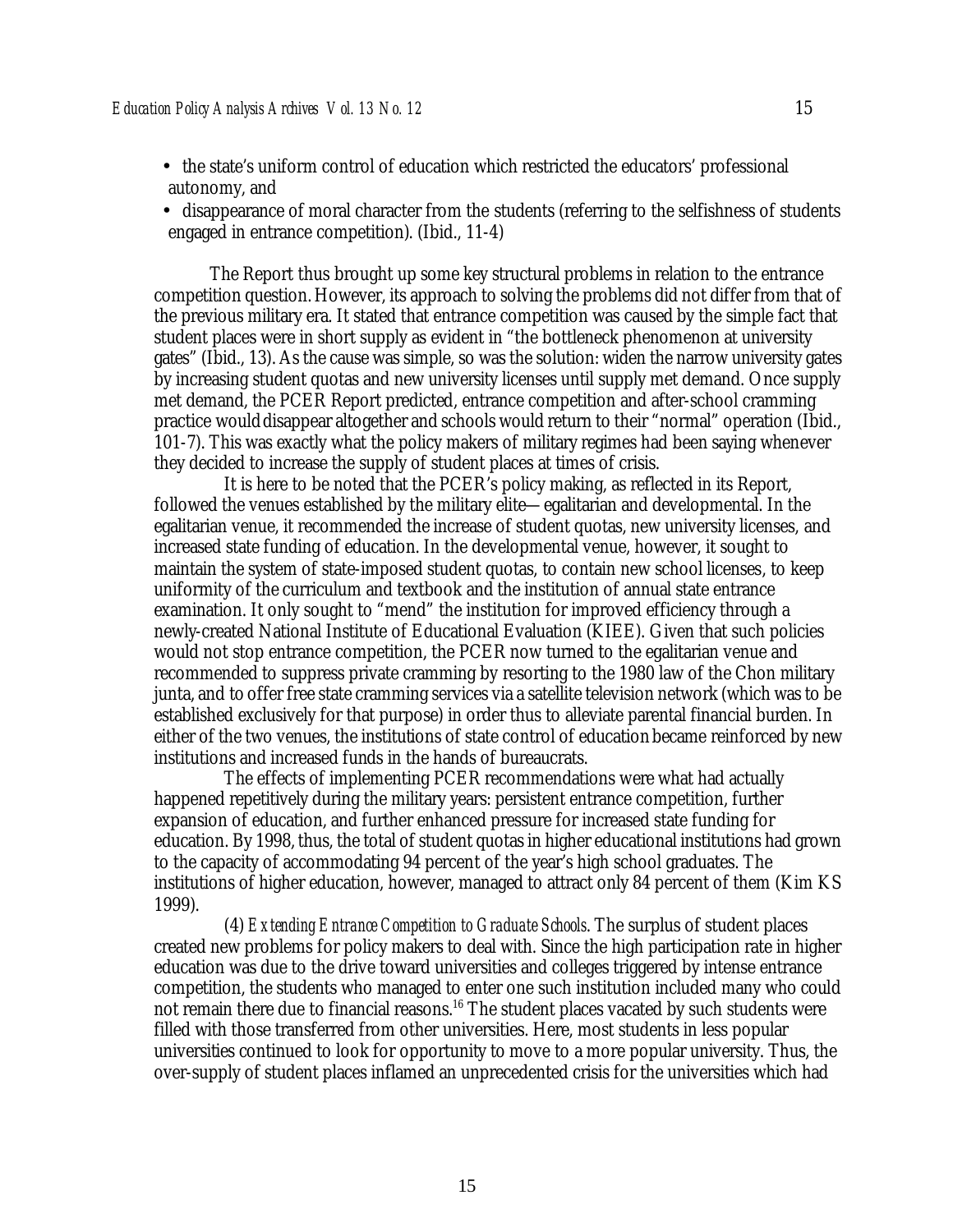been relying on the student supply guaranteed by entrance competition. In reaction, the PCER in 1997 devised a policy agenda for "research-focused, graduate school-centered universities" (*yongu-jungjom taehaguon-jungshim taehag*) (PCER 1995, 23).

The underlying ideas of this program were three-fold. The first was that since large-scale increases in student quotas and new licenses did not bring entrance competition to a halt due to the popular preference of the top universities in the hierarchy, the PCER felt it necessary to close those top universities' undergraduate programs or to reduce their student quotas to a degree of "near closure." Instead, second, it felt that those universities should be transformed to "research-focused, graduate school-centered universities" while other universities were guided to concentrate their effort on teaching undergraduate students. Finally, the state should provide the research-focused, graduate school-centered universities with massive funding in order to transform them to very attractive ("world-class") research universities. In the PCER's developmental perspective, this would ensure the supply of high-quality research personnel for the country's competitive performance in the global economy. In its egalitarian perspective, it would "extend" entrance competition to graduate programs and thus sustain the supply of students for the troubled undergraduate programs of middle- to low-ranking universities.

The subsequent Kim Dae Jung government has taken over this program and implemented it with a new name, "Brain Korea 21" (or "BK21"). In doing so, it also followed the military elite's footsteps on the road to mass education at the level of graduate studies.

#### **The Viability of the Statist Educational System**

The foregoing analysis shows the difficulties of changing a national educational system that has been established during the decades of statist political economy.<sup>17</sup> The policy makers of the civilian governments understood that their nation's prosperity in an era of globalization depended on having a viable educational system and, for this, it was essential to liberalize and decentralize the existing educational system. The process of policy making, however, guided them to policy measures which maintained the existing educational system and left its structural problems unaddressed.

What remains to be examined, then, is how the unresolved structural problems would bear upon South Korea's economic future. South Korea cannot go ahead with the current educational system if it desires educational endorsement of continual economic prosperity. Note, in the first place, that participation in higher education is now almost full and, in addition, the policy to extend entrance competition to graduate schools will stimulate demand for education in those institutions. Full participation in higher education suggests either of two possible scenarios: that the nation's workforce will soon consist entirely of university- or junior colleges-trained professionals, or that many higher educational institutions will actually be producing non- or semi-professional workers instead of professional workers. The former means serious manpower shortage in the industries demanding non-professional workers;<sup>18</sup> the latter, on the other hand, implies the waste of precious financial resources. There is one more problem. If the observation is correct that ICT triggers perpetual innovation in the workplace, then the vitality of the workforce will rest on the periodic reeducation and retraining of workers by the institutions which deal with new knowledge and technology: universities and colleges.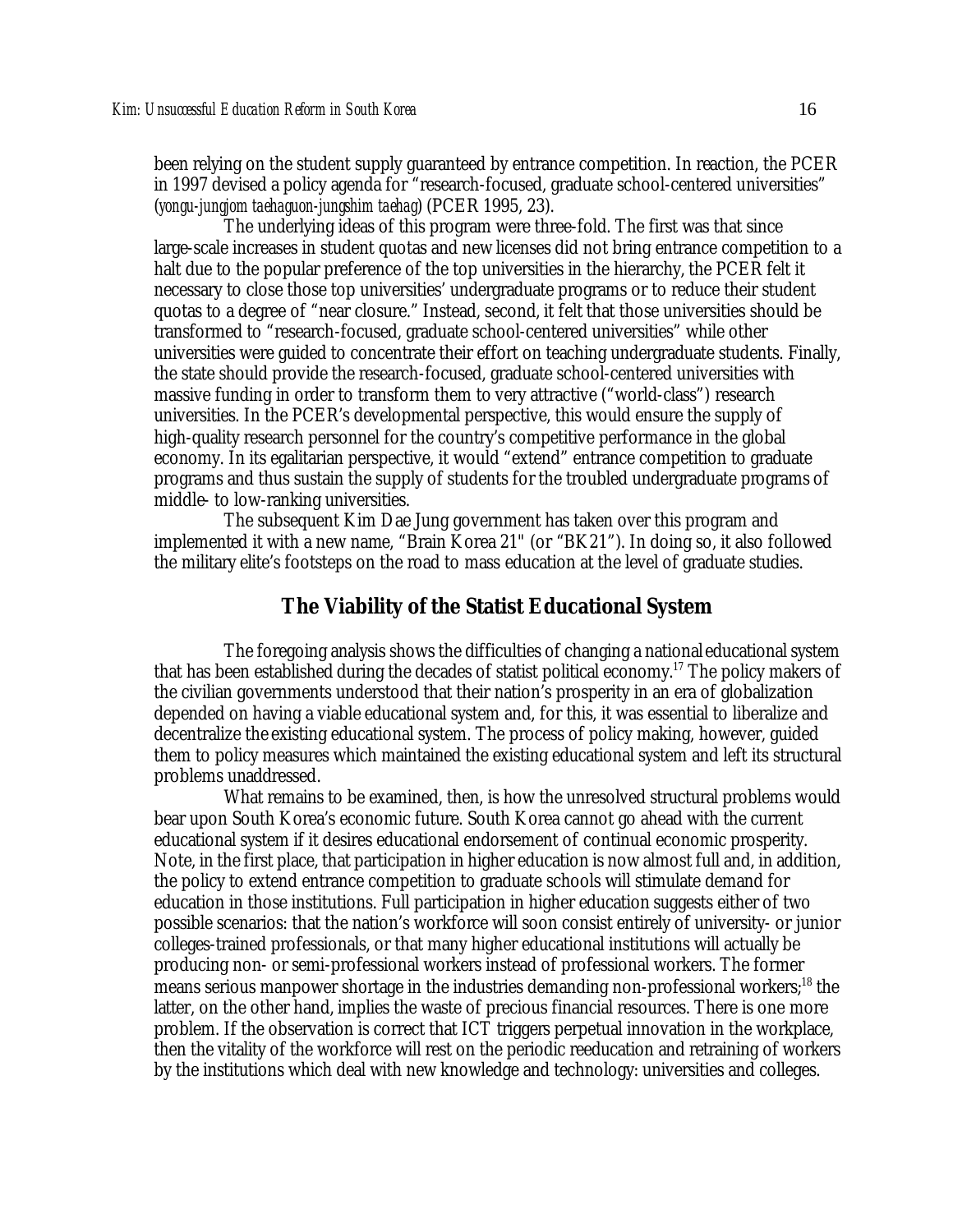However, the method of selecting students by ranking applicants in terms of how much they know about what high schools now teach will prevent most currently-employed workers from reeducation and retraining at the level of higher education. Therefore, those workers will be quickly invalidated by the perpetual innovation.

Financial problems are an even more serious concern. In 1997, according to OECD (2000, 32), the total expenditure of South Korea's educational institutions, including state funds and parental expenses (yet excluding after-school cramming fees), was the highest of all OECD nations in terms of its proportion in the gross domestic product (GDP): 7.4 percent. In 2000, according to Bank of Korea estimation, the state's education budget alone accounted for 5.7 percent of the GDP (KEDI 1997a, 59). Even so, however, educational institutions remain very much under funded. Compulsory education is still limited to six years in primary schools except in some rural areas where it also covers additional three years in middle schools. Compulsory education of such a short time span, none the less, is not free. 3 percent of public primary schools' operation cost (in governmental statistics and no less than 10 percent in reality) is collected from parents. Moreover, in urban centers, as many as 1,000 public school classes operate on a two-shift basis. Meanwhile, state grants to private institutions of higher education still covers less than 3 percent of their operation cost. Higher education being practically universal, and graduate programs attracting more and more students, the pressure for the state's increased financial commitment will become much higher from now on than ever before. Parental financial burden, meanwhile, has already gone well beyond a tolerable level.

These problems alone, aside from other equally serious problems, would be sufficient to warrant a prediction that when globalization progresses further, the current educational system will not be viable in terms of ensuring the continuity of public education and of producing a flexible and versatile workforce and a cadre of highly-trained professionals. Only one solution seems workable: a big surgery on the statist educational system by means of a substantial degree of liberalization, decentralization, and the emancipation of private education as the PCER members originally contemplated. South Korea, however, cannot go for the solution because of the entrenched statist political economy of education—for the time being, at least.

#### **Notes**

1. Depending on the discursive context, it may also refer to a political concept or "a functional logic of political membership" (Kvistad 1999). Political economy is the way in which the political state deals with the economic sphere of civil society. In his *Laws of Ecclesiastical Society* (1593), which is perhaps the earliest English document to distinguish the political state from civil society, Richard Hooker wrote, "The state is not identified with civil society . . . Civil society is the organization of production in society; the state is not the organization of that production, it is the product of the relation between political economy and society" (cited in Krader 1976, 21).

2. On his reading of Schoppa's work, Green (1997, 24) observes that "Anglophone countries' neo-liberal dogmas of free market economy [which prevail the global economy and liberalization of education] run against the bedrock opposition in [East Asian] countries which have strong traditions of state regulation, social partnership and corporatist planning." He mistakes Japan to be Germany and "patterned pluralism" to be social partnership. Schoppa says that in Japan not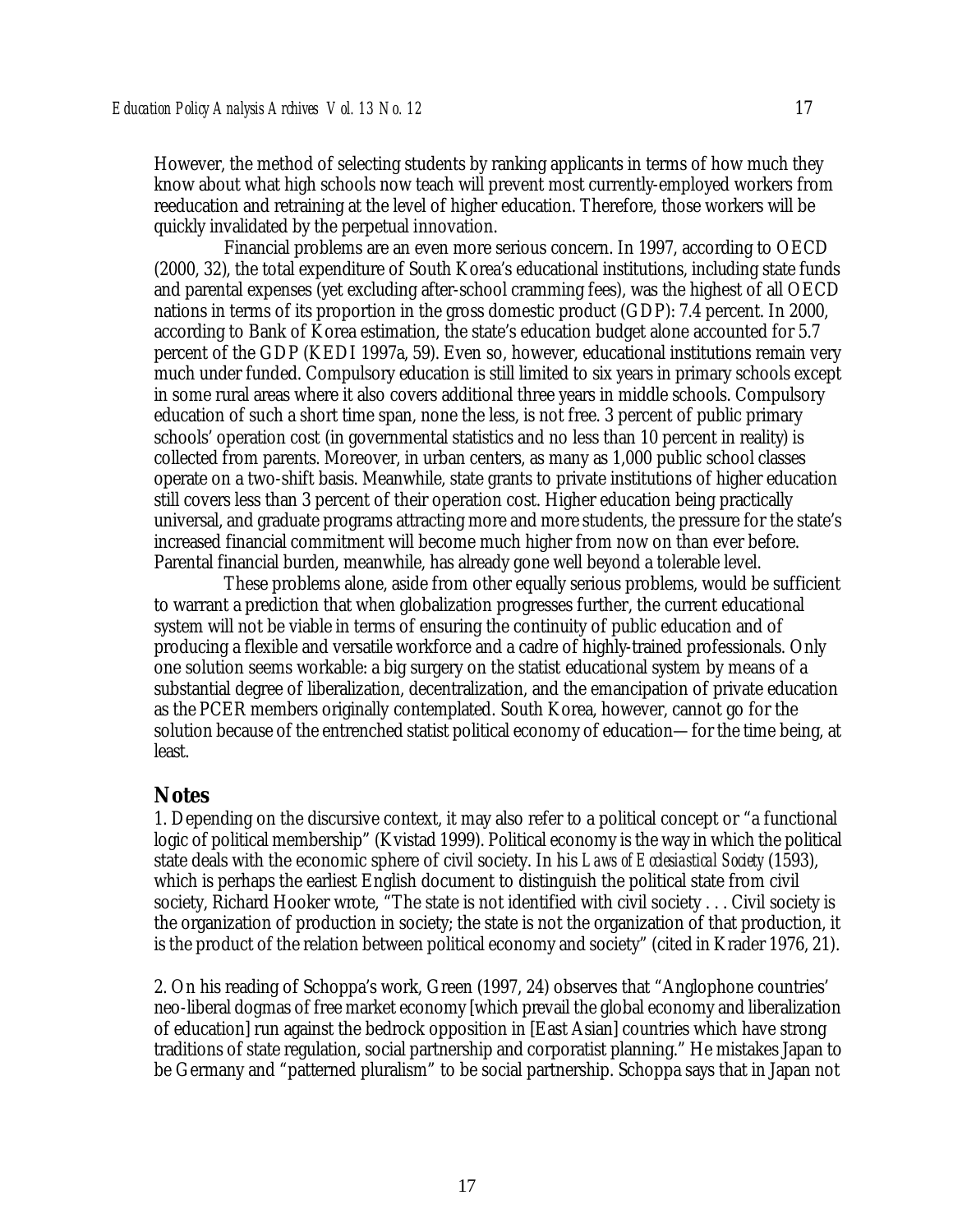only interest groups such as the Japan Teachers Union (*Nikkyoso*) but also political parties with representation in the Diet are left out of policy making processes.

3. This may suggest that statism in East Asia is a modern version of the old mode of government dubbed "Asiatic despotism" rather than an imported political economy. Whether this name is fair or not, the state's overwhelming status in relation to society is still apparent. In the Chinese, Japanese and Korean languages, "the state" (*kuojia, kokka* and *kugga*, "the king's family") can substitute "the nation" (*kuomin, kokumin* and *kugmin*, "the king's subjects"), but not the other way round. In the contemporary use, the word for "the nation" is equated with "the members of a nation" or "the citizens" but not vice versa. The members of a nation and the citizens both remain subject to and cared for by the *state*, which is the same as the *nation*. Whether or not the speakers of those languages are aware, their discourse on the state-society relationship must be affected by the semantic linkages of the words.

4. A good example of this is the system of frequently rotating bureaucrats from one office to another. This rotation system was initiated by the military elite who feared the bureaucrats' independence. But Amsden (1989) observes that South Korea's economic development under the military regimes was due to the bureaucrats' enlightened leadership. Her observation is apparently shortsighted.

5. For the "personalist ethic," see Dore (1982) and Chang (1991). For a critical response, see Kim KS (1999).

6. Seth (1997) observes that developmental policies were not thoroughly enforceable because of the demand from the social forces of "teachers, school officials, private foundations, and especially parents" for equitable distribution of educational opportunity in secondary and higher education.

7. For analysis of the relationship between state intervention, entrance competition and the rising demand for education, see Kim KS (1999) and Koh (1998, 33-63).

8. Parental educational expenditure rose from 64,350 million won in 1966 to 251,288 million won in 1970 and to 458,305 million won in 1975 (Kim YB 1980, 263).

9. The state's education budget fluctuated between 14.4 and 18 percent in its total budget during the Pag years (1961-1979), and between 18.6 and 22.8 percent during the Chon-Ro years (1980-1992) (Ibid., 821). Although the economy grew fast, educational expansion made the cost of education grow much faster. From 1970 to 1998, the GDP grew 164 times while the cost of education, including governmental and parental portions, rose 221 times. "Kyoyugbi nyongan chichul 25-jowon, GDP-yi 5.7 posentu," *Dongailbo*, 14 February 2000.

10. The defense budget was similar in size to the education budget. Due to the growing pressure, the Chon government introduced Workmen's Compensation Insurance, Medical Insurance, and National Pension Insurance. For these programs, in 1987, the state spent merely 2.19 percent of the GDP. See Lee HK (1999, 29).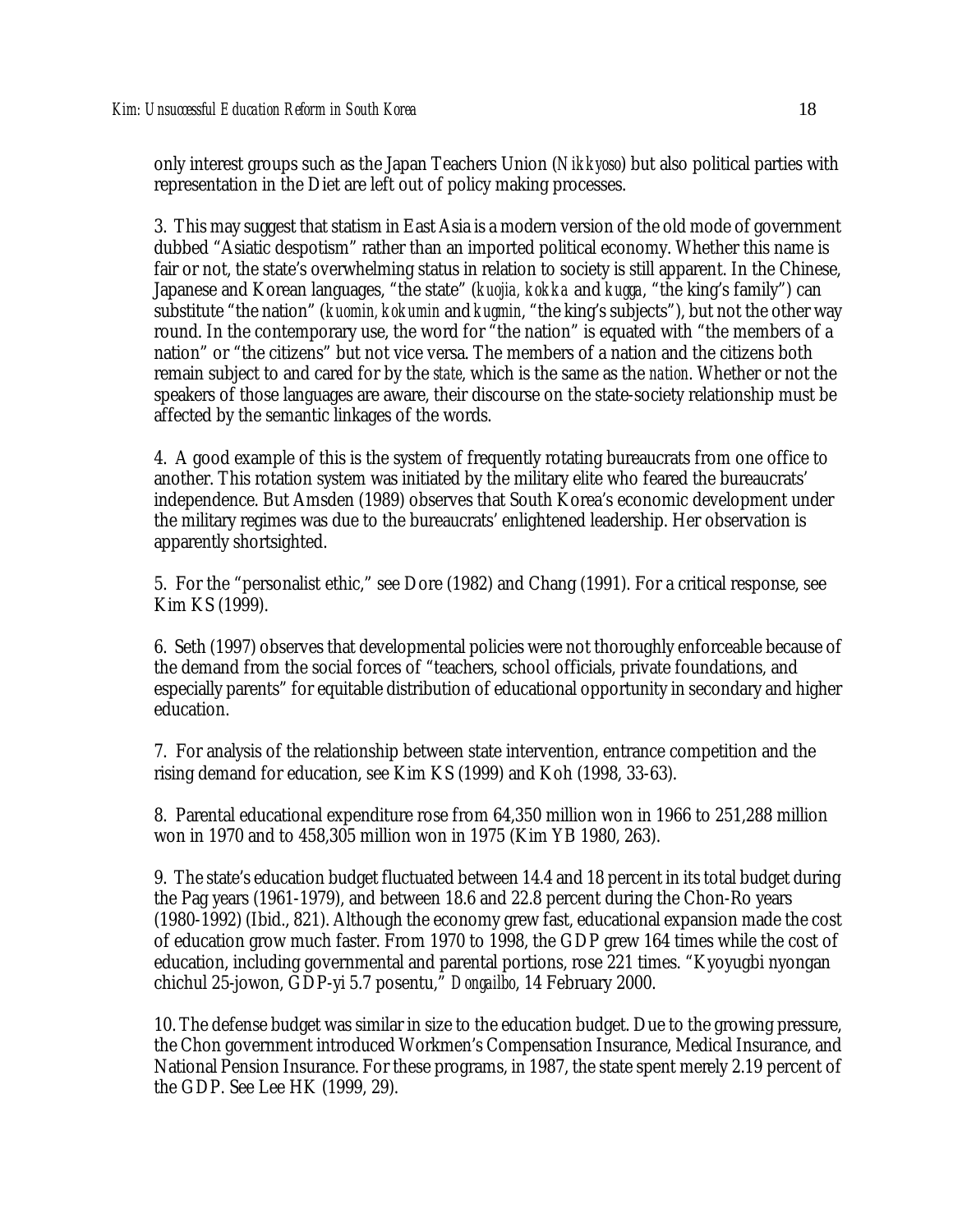11. In 1997, a new student in Seoul paid \$1,073 in Canadian currency in both public and private middle schools, \$1,882 in both public and private high schools, \$7,202 in a state university's science faculty, and \$11,482 in a private university's science faculty (MOE 1997, 870).

12. In 2000, for instance, 24 university licenses and 15 junior college licenses did not materialize as operating institutions. "Pobinman mandullgo mun an yon taehag 39 kot," *Chosunilbo*, 3 October 2000.

13. During President Kim Yong Sam's term, for instance, the state's welfare expenditures grew from 3.5 percent of the GDP in 1992 to 4.47 percent in 1996 (Lee HK 1999, 34).

14. Most schools and universities opposed changes to the existing educational system. Vocal in the opposition was teachers and professors. When abolishing the state entrance examination became an issue in 1998, for instance, a professor of education at a private university in Seoul wrote, "Should the state abolish the examination, it would have to tell universities how to select students." Reference is withheld to protect identity.

15. I interviewed three key members of the PCER in 1994 when they were exploring a general direction of education reform.

16. The number of such students at state universities was 102,937 in 1998. This figure accounts for a third of those universities' student quotas. "Hyuhagsaeng chungga kyoyugjaejong abbag," *Hankyoreh*, 17 October 2000.

17. After examining the economic reforms seeking "liberalization" and "deregulation," J.A. Matthews (1998, 757) concludes, "South Koreans have no intention of replacing their former highly interventionist model of development with an Anglo-American style non-interventionist economy based on unfettered market forces."

18. While participation rate in higher education grew rapidly, manpower supply to the industry decreased quickly. In 1980, participation rate in higher education was 16.2 percent and the manufacturing sector felt 3.46 percent short of necessary manpower. In 1990, the participation rate reached 48.8 percent and the manufacturing sector's manpower shortage surged to 6.85 percent (Kang 1996).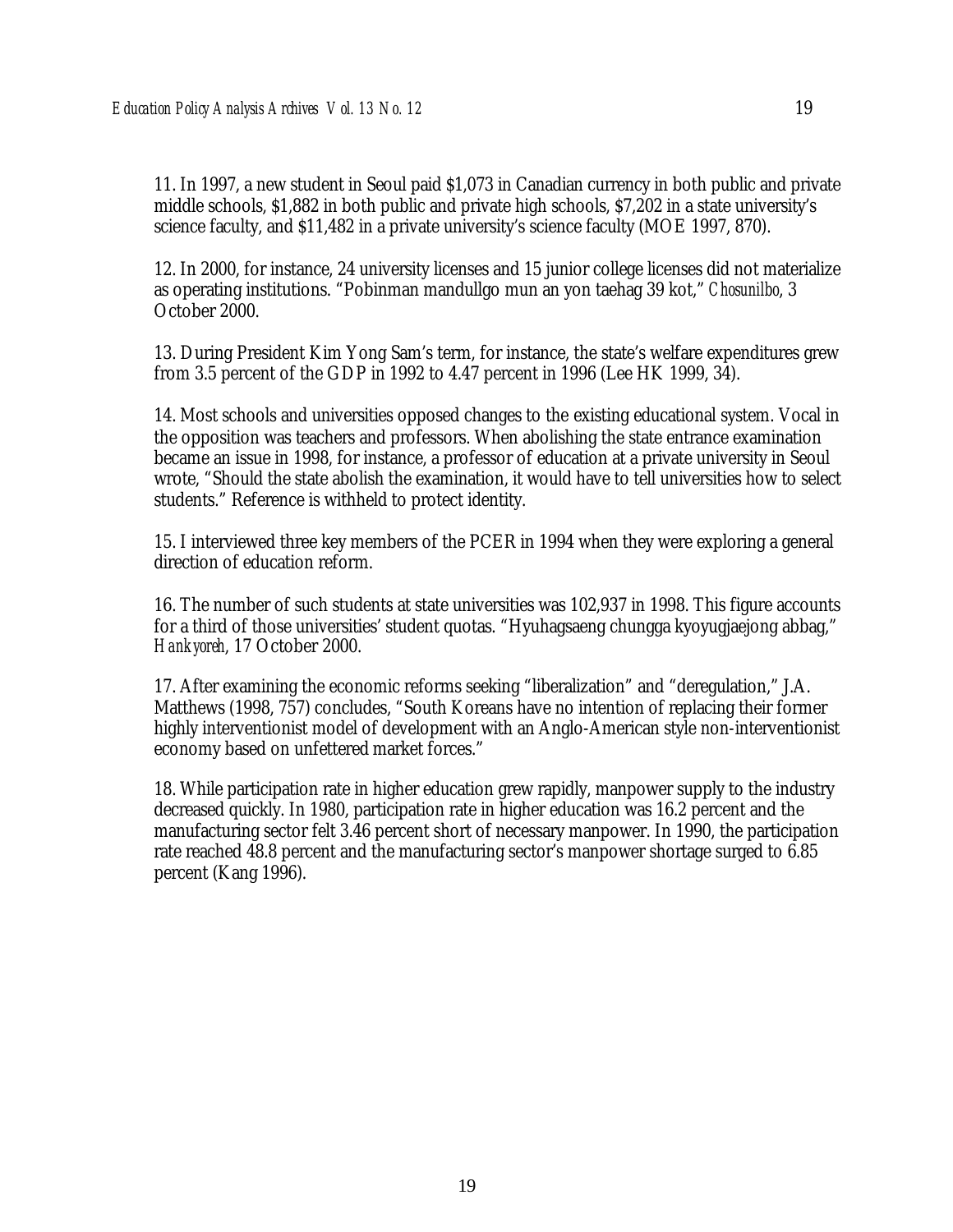#### **References**

- Amsden, A. (1989). *Asia's Next Giant: South Korea and Late Industrialization* (London: Oxford University Press).
- Brown, D. (1998). "Globalization, Ethnicity and the Nation State," *Australian Journal of International Affairs* 52:1, 35-46.
- Burbules, N.C., and Torres, C.A. (eds.) (2000). *Globalization and Education: Critical Perspectives* (New York: Falmer).
- Burnett, N., and Patrionos, H.A. (1997). "Education and the Changing World Economy: The Imperative of Reform," *Prospects* 27:2 (1997), 223-30.
- Carnoy, M. (1999). *Globalization and Educational Reform: What Planners Need to Know* (Paris: UNESCO).
- Chang, Y.S. (1991). "The Personalist Ethic and the Market of Korea," *Comparative Studies in Society and Culture* 33:1, 106-29.
- Cho, S. (1994). *The Dynamics of Korean Economic Development* (Washington, D.C.: Institute for International Economics).
- Cox, R. (1993). "Gramsci, Hegemony and International Relations: An Essay in Method." In: *Gramsci, Hegemony and International Relations*, ed. S. Gill (Cambridge: Cambridge University Press), 259-60.
- Daun, H. (ed.) (2002). *Educational Restructuring in the Context of Globalization and National Policy* (New York: Falmer, 2002).
- Dore, R.P. (1982). "Groups and Individuals.," In: *Society in Transition with Special Reference to Korea*, ed. Y. S. Chang et al. (Seoul: Seoul National University Press, 1982), 13-29.
- Espinola, V. (1992). *Decentralization of the Education System and the Introduction of Market Rules in the Regulation of Schooling: the Case of Chile* (Santiago: CIDE).
- Evans, P.B. (1992). "The State as Problem and Solution: Predation, Embedded Autonomy and Structural Change." In: *The Politics of Economic Change*, ed. S. Haggard and R. Kaufman (Princeton: Princeton University Press), 139-81.
- Fudge, J., and Glasbeek, H. (1997). "A Challenge to the Inevitability of Globalization: The Logic of Repositioning the State as Terrain of Contest." In: *Global Justice, Global Democracy*, ed. J. DryDyk and P. Penz (Winnipeg: Society for Socialist Studies).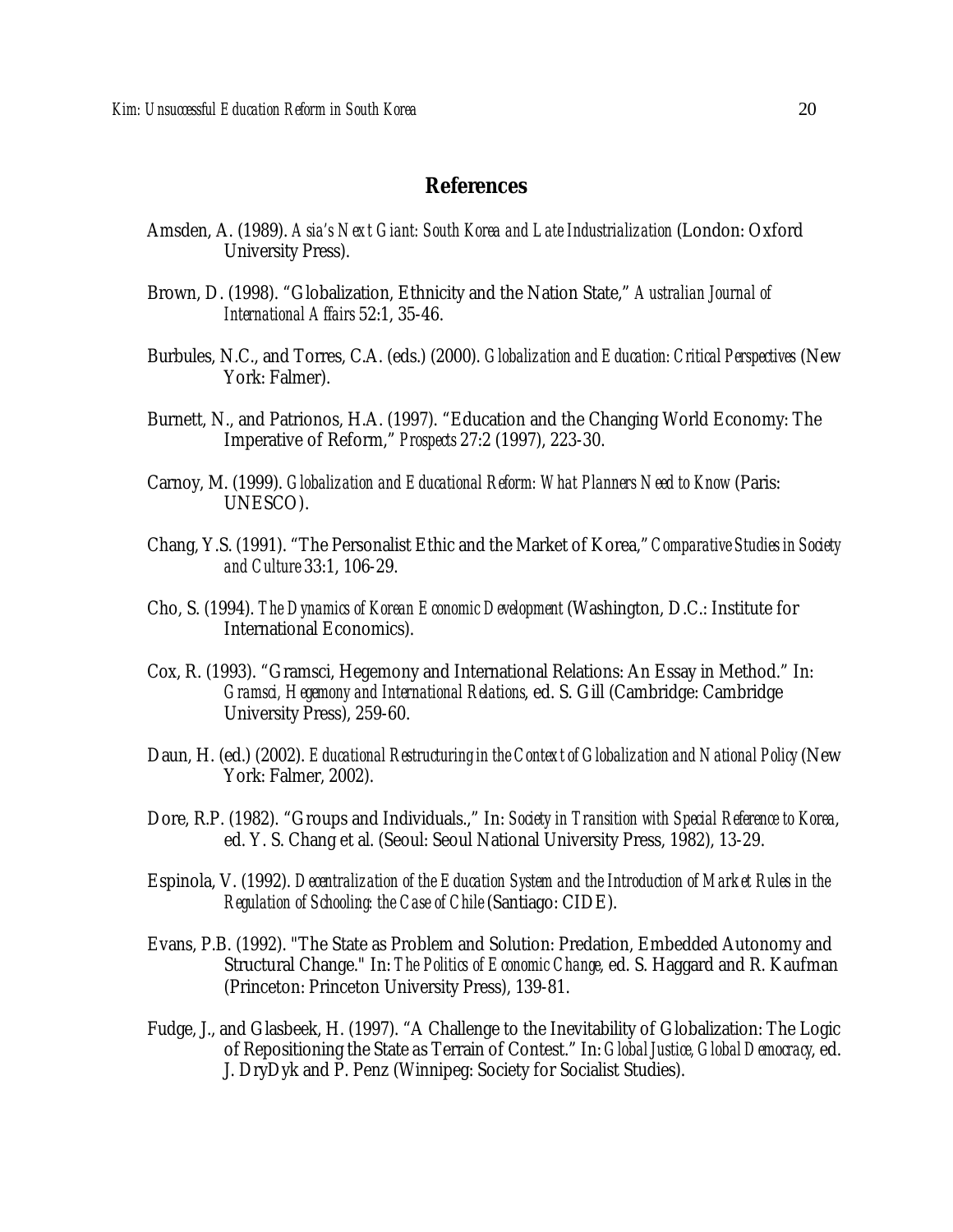Green, A. (1997). *Education, Globalization and the Nation State* (Houndmills: Macmillan).

- Green, A. (1999). "Education and Globalization in Europe and East Asia: Convergent and Divergent Trends," *Journal of Education Policy* 14:1, 55-71.
- Gummet, P. (1996). "Introduction." In: *Globalization and Public Policy*, ed. P. Gummet (Cheltenham: Edward Edgar, 1996), 1-17.
- Haddad, W.D. (1997). "Globalization of the Economy: The Implications for Education and Skill Formation," *Prospects* 27:1, 35-40.
- Kang, K.S. (1996). "The Impact of Shifts in Supply of College Graduates," *Economics of Education Review* 15:1, 1-9.
- Korean Educational Development Institute (KEDI) (1997a). *Hangug-yi kyoyugjipyo 1997* (Seoul: KEDI).
- Korean Educational Development Institute (KEDI) (1997b). *Tonggero bon hangug kyoyug-yi paljachui* (Seoul: KEDI).
- Kim, C.C., and Lee, C.J. (1994). *Kyoyughaengjong-yi riron-goa shilje* (Seoul: Kyoyuggoahagsa).
- Kim, E.G. (2002). "Educational Decentralization in Korea: Major Issues and Controversies." Paper presented at the Comparative International Education Society Annual Conference, Orlando, FL, March 6-9, 2002.
- Kim, K.S. (1997). *Ajig koaoe-rul kumanduji mara* (Seoul: Minumsa).
- Kim, K.S. (1999). A Statist Political Economy and High Demand for Education in South Korea, *Educational Policy Analysis Archives, 7*(19). Retrieved February 5, 2005 from http://epaa.asu.edu/v7n19.html.
- Kim, K.S., and Jung, J.G. (1994). *Kyoyugkaehyogronyi-yi choragjog yogsajog tojabgi* (Seoul: Korean Educational Development Institute).
- Kim, Y.B. (1980). "Education and Economic Growth," in *Human Resources and Social Development in Korea*, ed. C. K Park (Seoul: Korea Development Institute).
- Koh, H.Y, et al. (1998). *2002-nyondo ihu-yi ibhagjedo kaeson-e koanhan yongu*. Policy study report for the Ministry of Education.
- Kong, U.B., and Paeg, S.J. (1994). *Hangug kyoyugtuja-yi shiltae-oa suigryul punsog-e koanhan yongu* (Seoul: Korean Educational Development Institute).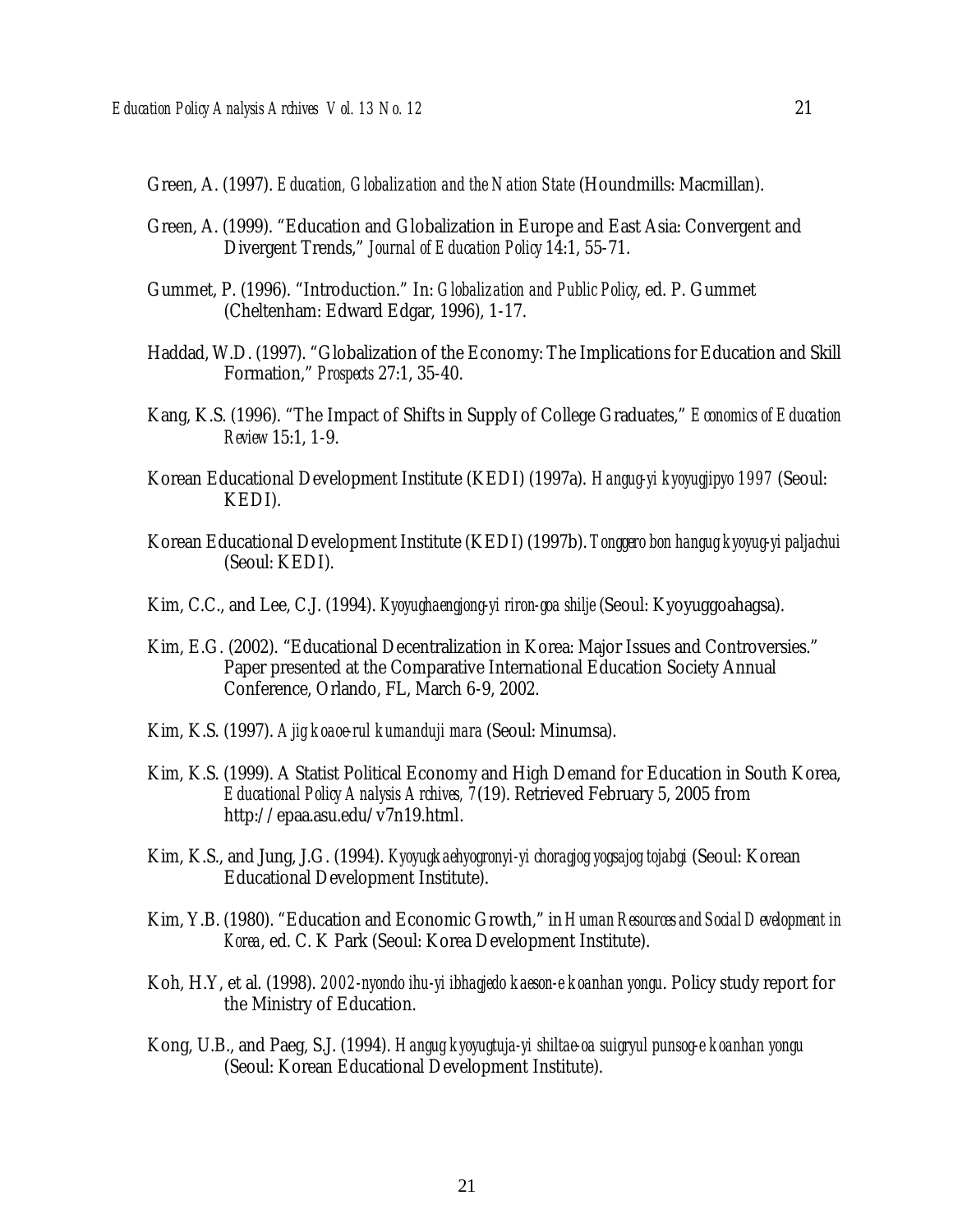Krader, L. (1976). *Dialectic of Civil Society* (Amsterdam: Van Gorcum, Assen).

Kvistad, G. (1999). *The Rise and Demise of German Statism* (Providence: Berghahn Books).

- Lee, C.J. (1980). *Hangug kyoyug-yi chongchigyongjehag sosol* (Seoul: KEDI).
- Lee, H.K. (1999). "Globalization and the Emerging Welfare State," *International Social Welfare* 8:1, 29-43.
- Lee, I.Y. (1996). "Taehagibhagjedoy-yi kaehyog-e taehan pyonggayongu," *Hangug gyoyugmunje yonguso ronmunjib* 11, 133-47.
- Matthews, J.A. (1998). "Fashioning a New Korean Model out of the Crisis," *Cambridge Journal of Economics* 22, 747-759.
- Mazrui, A.A. (1990). *Cultural Forces in World Politics* (London: James Currie).
- McGinn, N.F. (1997). "The Impact of Globalization on National Educational Systems," *Prospects* 27:1, 41-54.
- McLaren, P., and Farahmandpur, R. (2001). "Teaching Against Globalization and the New Imperialism: Toward a Revolutionary Pedagogy," *Journal of Teacher Education* 52:2, 136-50.
- McVeigh, B.J. (1998). *The Nature of the Japanese State: Rationality and Rituality* (London: Routledge).
- Mebrahtu, T., at al. (2000). *Globalisation, Educational Transformation, and Societies in Transition* (London: Symposium Books).
- Ministry of Education (MOE) (1997). *Statistical Yearbook of Education 1997* (Seoul: Ministry of Education).
- Ministry of Education (MOE) (1998). "1998-nyondo chyuyo ommu pogo." Annual Report submitted to the President.
- Mok, J.K., and Chan, D.K. (2002). *Globalization and Education: The Quest for Quality Education in Hong Kong* (Hong Kong: Hong Kong University Press).
- Muramatsu, M., and Krauss, E. (1987). "The Conservative Policy Line and the Development of Patterned Pluralism." In: *The Domestic Transformation*, ed. K. Yamamura and Y. Yasuba (Stanford: Stanford University Press).
- Nelson-Richards, M. (2003). "Globalization's Influence on Transformation and Reform of Education: Examples from EU and SEA." Paper presented at Hawaii International Connference on Social Sciences, Honolulu, June 12-15.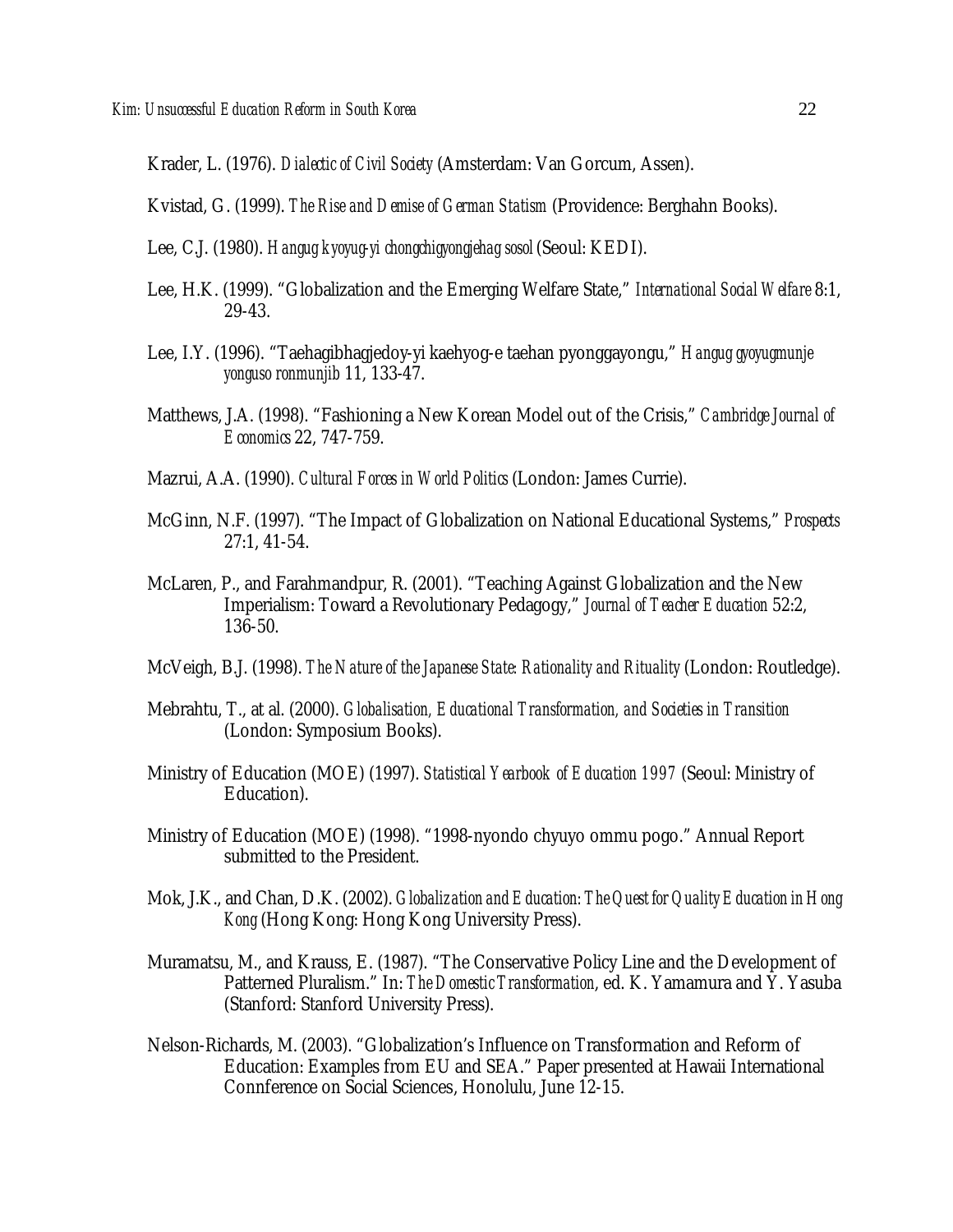- O'Sullivan, B. (1999). "Global Change and Educational Reform in Ontario and Canada," *Canadian Journal of Education* 24:3, 311-25.
- OECD (2000). OECD kyoyugjipyo 2000 (Korean edition of *Education at a Glance 2000*) (Seoul: KEDI).
- Ohmae, K. (1993). "The Rise of Region State," *Foreign Affairs* 72:2, 78-87.
- Pannu, R.S. (1996). "Neoliberal Project of Globalization: Prospects for Democratization of Education," *Alberta Journal of Educational Research* 42:2, 87-101.
- Pokewitz, T.S. (2000). *Educational Knowledge: Changing Relationships Between the State, Civil Society, and the Educational Community* (Albany: State University of New York Press).
- Presidential Commission on Education Reform (PCER) (1995). *Segehoa chongbohoa shidae-rul chudohanunn shingyoyugcheje surib-ul uihan kyoyuggaehyogbangan: che-2-cha taetongryong pogoso* (Seoul: Taehangyogoaso).
- Ratinoff, L. (1995). "Global Insecurity and Education: The Culture of Globalization," *Prospects* 25:2, 147-74.
- Reynolds, C., and Griffiths, A. (2002). *Equity and Globalization in Education* (Calgary: Detselig).
- Samoff, J. (ed.) (1994). *Coping with Crisis: Austerity, Adjustment and Human Resources* (London: UNESCO with Cassell).
- Sasakibara, E. (1993). *Beyond Capitalism: The Japanese Model of Market Economics* (Lanham: University Press of America).
- Schoppa, L.J. (1991). *Education Reform in Japan: A Case of Immobilist Politics* (London: Routledge).
- Seth, M.J. (1997). "Strong State or Strong Society?: Educational Development in South Korea, 1961-66," *Korean Studies* 21, 72-95.
- Stromquist, N.P., and Monkman, K. (eds.) (2000), *Globalization and Education: Integration and Contestation across Cultures* (Lanham: Rowman & Littlefield).
- Torres, C.A. (2002). "Globalization, Education, and Citizenship: Solidarity Versus Markets?," *American Educational Research Journal* 39:2, 363–378.
- UNESCO (1998) *Our Creative Diversity: Report of the World Commission on Culture and Development* (Paris: UNESCO).

World Bank (1995), *Priorities and Strategies for Education* (Washington, D.C.: World Bank).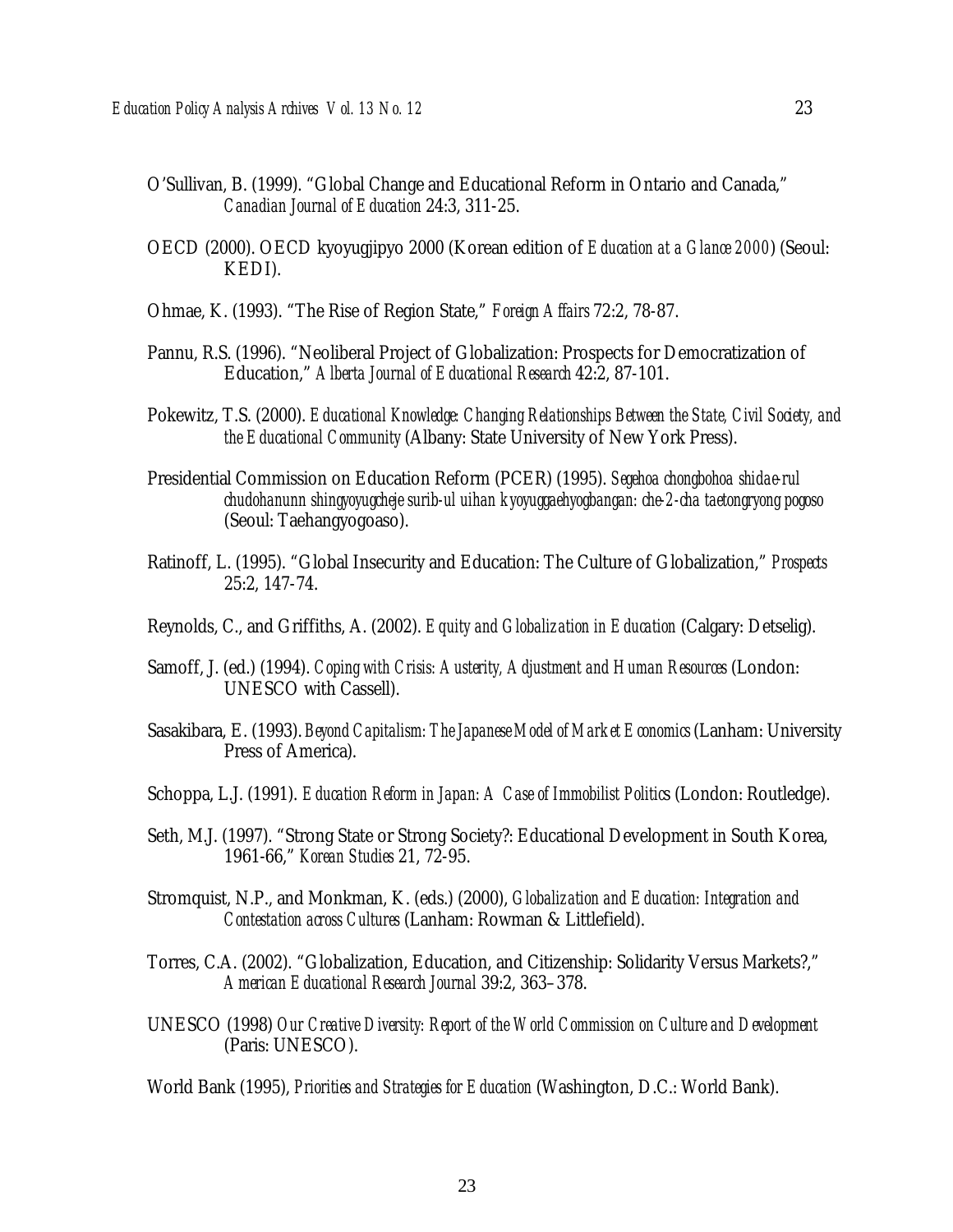## **About the Author**

#### **Ki Su Kim**

Faculty of Education, Memorial University St. John's, NL, Canada A1B 3X8 Email: kskim@mun.ca

Ki Su Kim is Professor of Philosophy of Education and Educational Policy at Memorial University, Canada. He is a graduate of Seoul National University, South Korea, and the University of Alberta, Canada. He has published ninety scholarly papers, three books, and several commissioned research reports, all on philosophical and policy issues in education. Recently, he has been exploring ways to make sense of educational policies within the established traditions of modern "political economy." This article is a partial outcome of the ongoing exploration.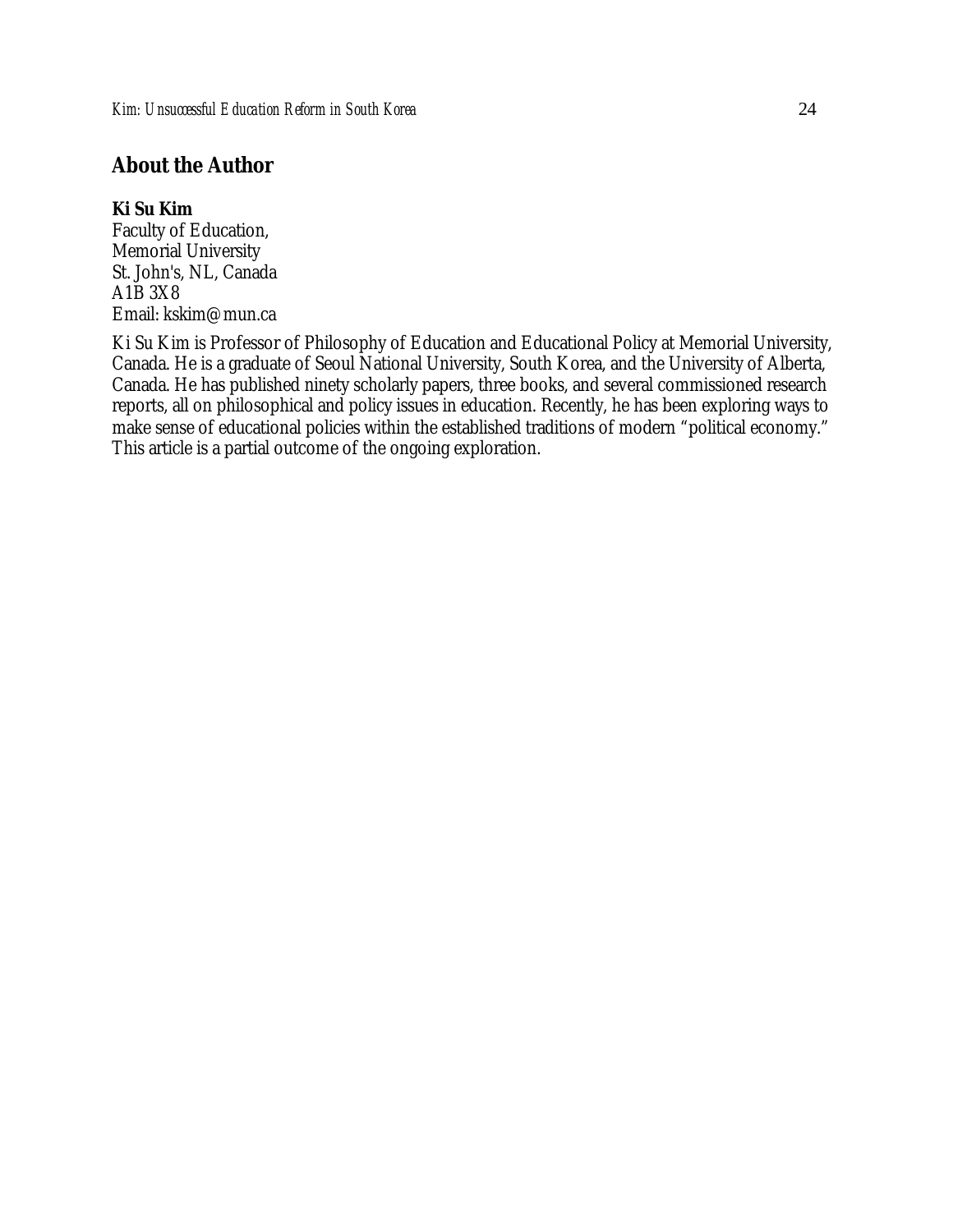#### *Education Policy Analysis Archives* **http://epaa.asu.edu**

#### **Editor: Sherman Dorn, University of South Florida**

Production Assistant: Chris Murrell, Arizona State University

General questions about appropriateness of topics or particular articles may be addressed to the Editor, Sherman Dorn, epaa-editor@shermandorn.com.

#### *EPAA* **Editorial Board**

**Michael W. Apple** University of Wisconsin

**Greg Camilli** Rutgers University

**Mark E. Fetler** California Commission on Teacher Credentialing

**Richard Garlikov** Birmingham, Alabama

**Thomas F. Green** Syracuse University

**Craig B. Howley** Appalachia Educational Laboratory

**Patricia Fey Jarvis**  Seattle, Washington

**Benjamin Levin** University of Manitoba

**Les McLean** University of Toronto

**Michele Moses** Arizona State University

**Anthony G. Rud Jr.** Purdue University

**Michael Scriven** Western Michigan University

**Robert E. Stake**  University of Illinois—UC

**Terrence G. Wiley** Arizona State University **David C. Berliner**  Arizona State University

**Linda Darling-Hammond**  Stanford University

**Gustavo E. Fischman** Arizona State Univeristy

**Gene V Glass** Arizona State University

**Aimee Howley** Ohio University

**William Hunter** University of Ontario Institute of Technology

**Daniel Kallós** Umeå University

**Thomas Mauhs-Pugh** Green Mountain College

**Heinrich Mintrop**  University of California, Berkeley

**Gary Orfield** Harvard University

**Jay Paredes Scribner** University of Missouri

**Lorrie A. Shepard** University of Colorado, Boulder

**Kevin Welner** University of Colorado, Boulder

**John Willinsky** University of British Columbia